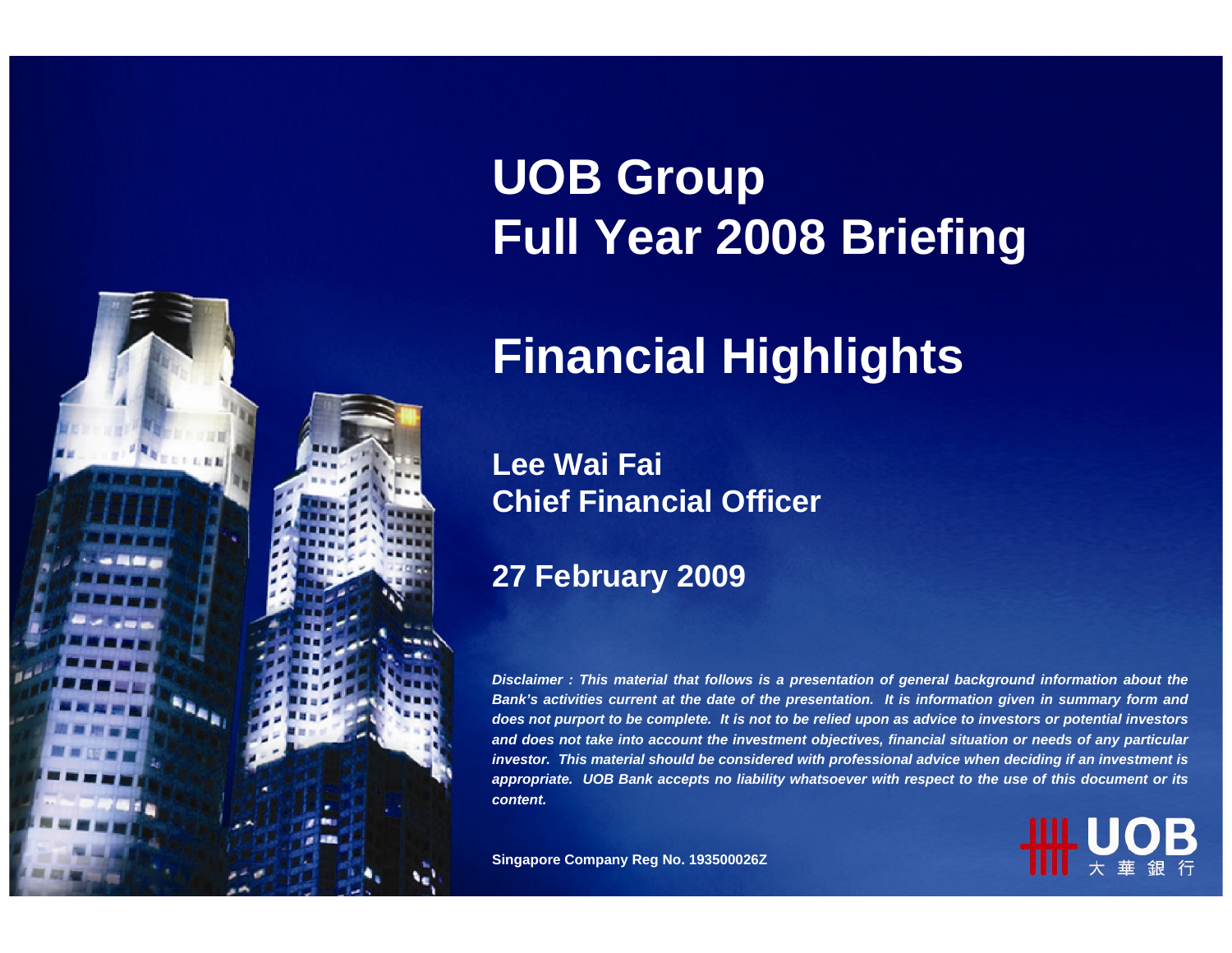#### **Operating Profit Grew 12.1%**

|                                      | 2008  | 2007  | $+ / (-)$     |
|--------------------------------------|-------|-------|---------------|
|                                      | \$m\$ | \$m\$ | $\frac{9}{6}$ |
| Net interest income                  | 3,576 | 2,980 | 20.0          |
| Non-interest income                  | 1,675 | 1,892 | (11.5)        |
| <b>Total income</b>                  | 5,250 | 4,872 | 7.8           |
| Less: Total expenses                 | 2,050 | 2,018 | 1.6           |
| <b>Operating profit</b>              | 3,200 | 2,854 | 12.1          |
| Less: Intangible assets amortised    | 11    | 11    | (4.8)         |
| Individual impairment - loans        | 324   | 155   | 108.8         |
| Individual impairment - other assets | 195   | 145   | 34.6          |
| Collective impairment                | 288   |       | <b>NM</b>     |
| Add: Share of profit of associates   | 103   | 207   | (50.5)        |
| Less: Tax & minority interests       | 548   | 641   | (14.4)        |
| <b>Net Profit After Tax (NPAT)</b>   | 1,937 | 2,109 | (8.2)         |
| NPAT growth at constant FX rate      |       |       | (7.8)         |

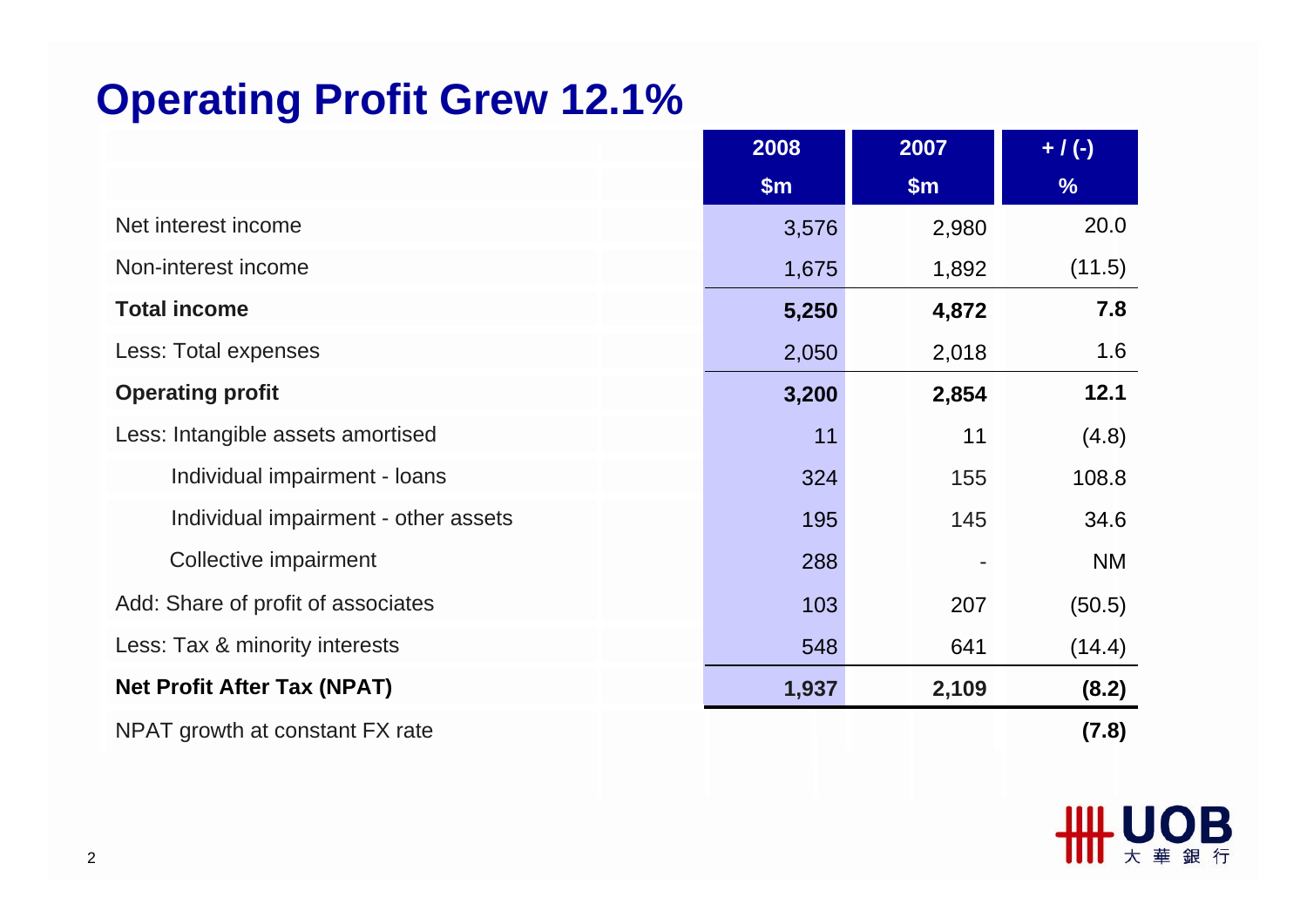### **Strong Operating Profit Growth**

|                                      | <b>4Q08</b>    | <b>3Q08</b> | $+ / (-)$ | <b>4Q07</b>    | $+ / (-)$ |
|--------------------------------------|----------------|-------------|-----------|----------------|-----------|
|                                      | \$m\$          | \$m\$       | %         | \$m\$          | %         |
| Net interest income                  | 957            | 893         | 7.2       | 743            | 28.8      |
| Non-interest income                  | 391            | 319         | 22.3      | 532            | (26.5)    |
| <b>Total income</b>                  | 1,348          | 1,213       | 11.2      | 1,275          | 5.7       |
| Less: Total expenses                 | 532            | 504         | 5.5       | 556            | (4.4)     |
| <b>Operating profit</b>              | 817            | 709         | 15.2      | 719            | 13.5      |
| Less: Intangible assets amortised    | $\overline{2}$ | 3           | (18.6)    | 2              | 4.9       |
| Individual impairment – loans        | 182            | 67          | 171.3     | 67             | 173.5     |
| Individual impairment – other assets | 94             | 18          | 413.9     | 61             | 54.0      |
| Collective impairment                | 104            | 72          | 44.6      | $\blacksquare$ | <b>NM</b> |
| Add: Share of profit of associates   | 14             | 32          | (56.6)    | 48             | (70.6)    |
| Less: Tax & minority interests       | 116            | 105         | 9.8       | 131            | (11.8)    |
| <b>NPAT</b>                          | 332            | 475         | (30.1)    | 506            | (34.4)    |
| NPAT growth at constant FX rate      |                |             | (29.7)    |                | (35.0)    |

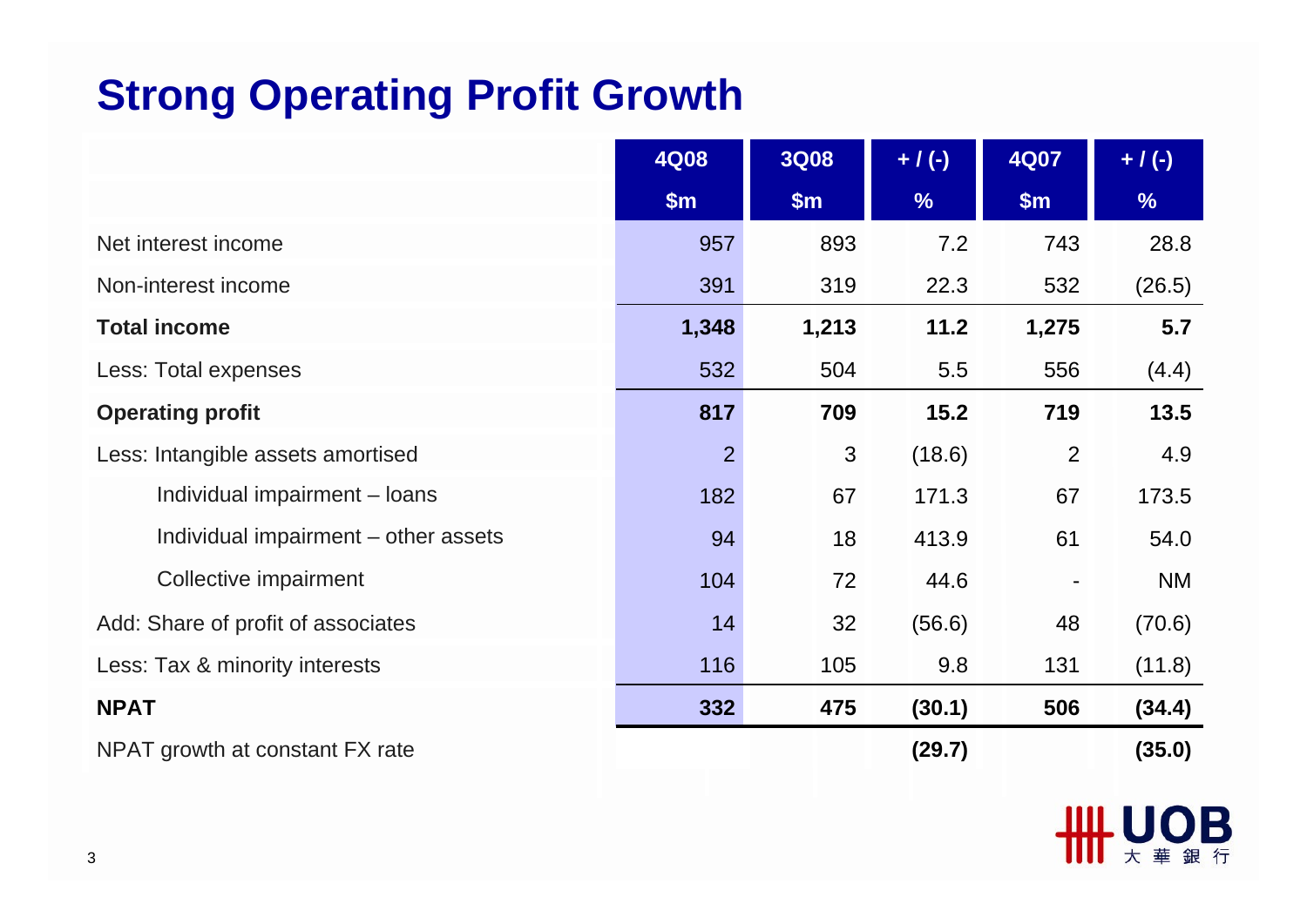# **Strong Growth in Net Interest Income and Margin**

#### **Net Interest Income and Margin**



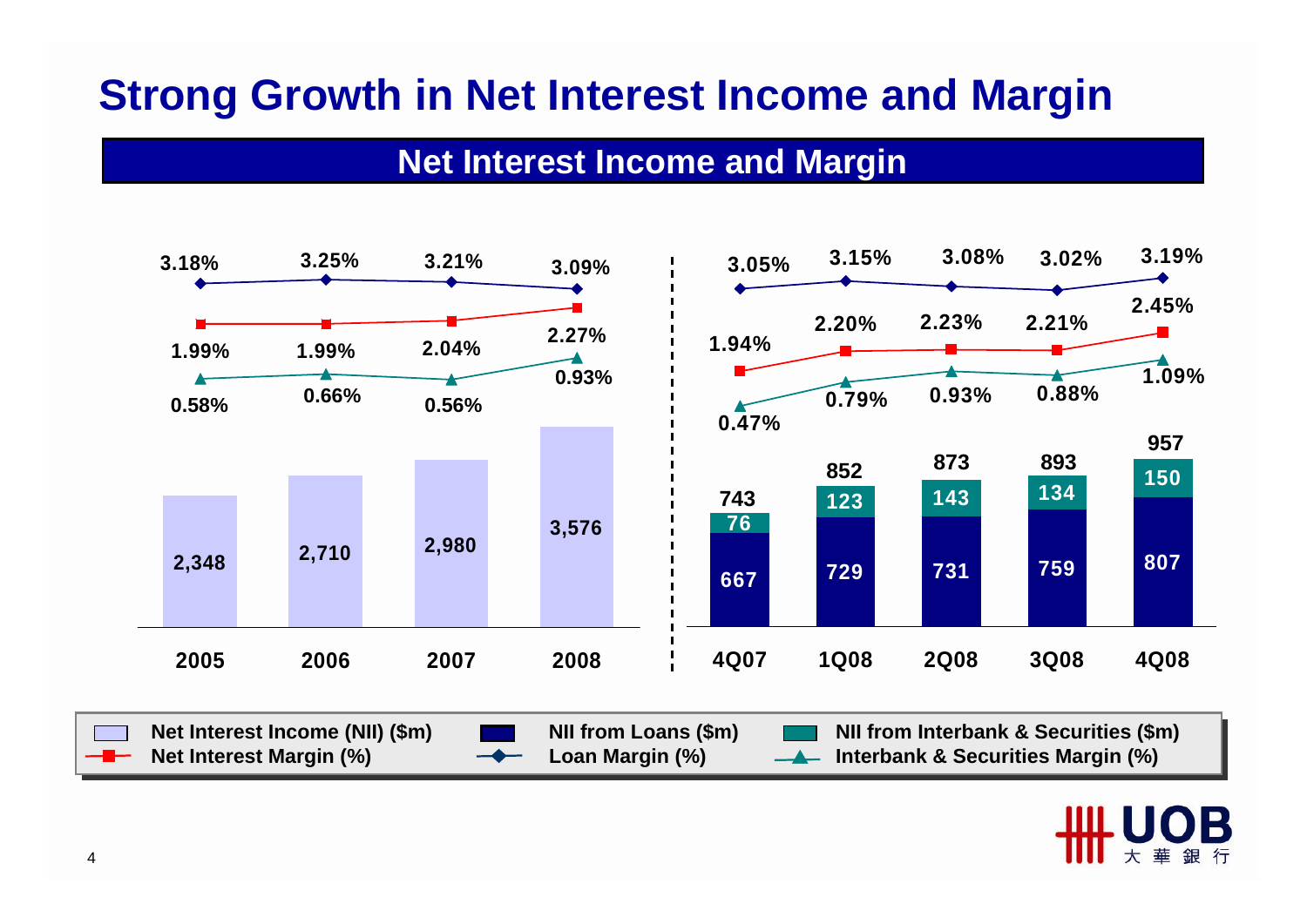#### **Higher Non-Interest Income Quarter-on-Quarter**

#### **Non-Interest Income (Non-NII) and Non-NII Ratio**

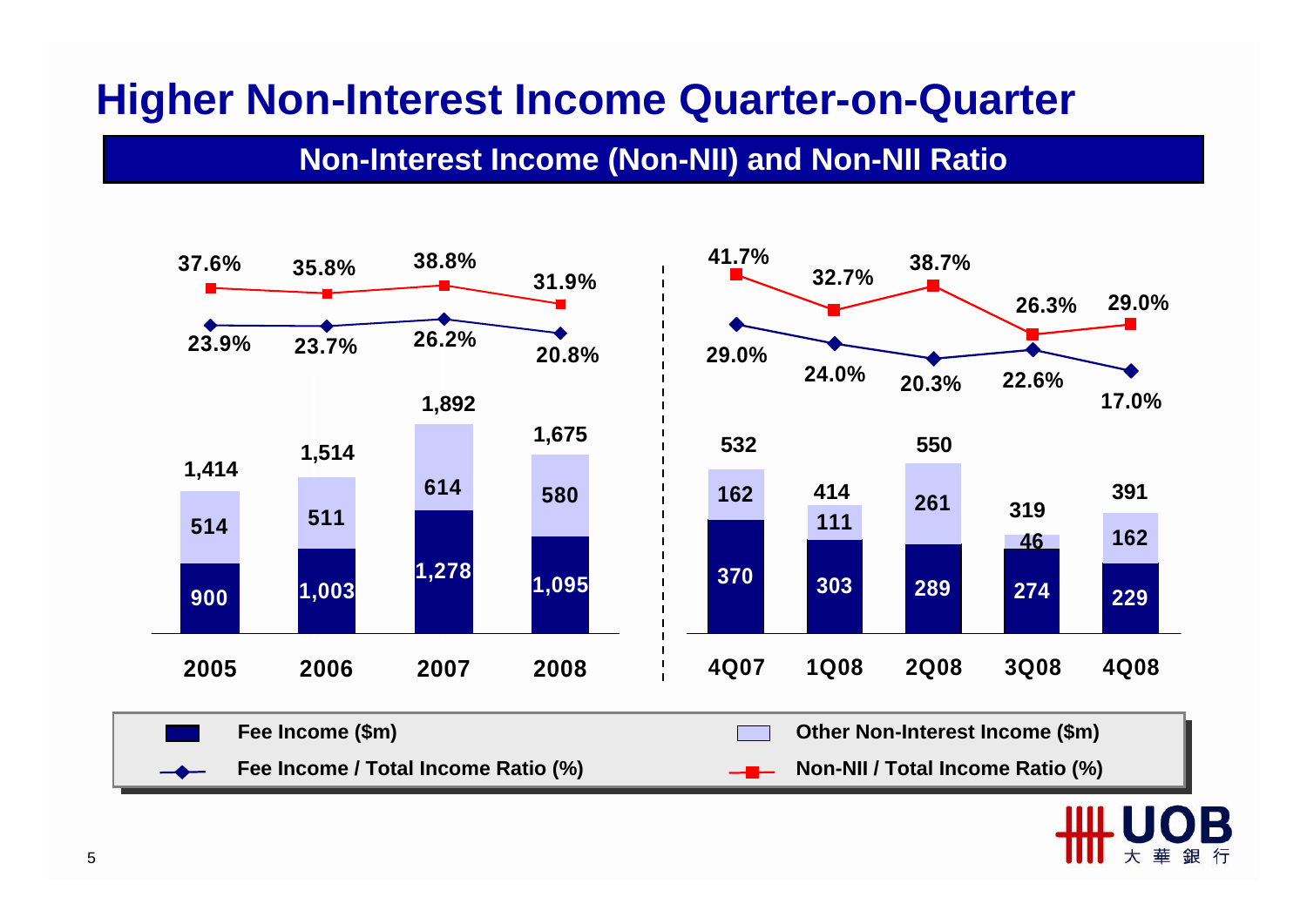### **Disciplined Cost Management**

**Operating Expenses and Expense / Income Ratio** 

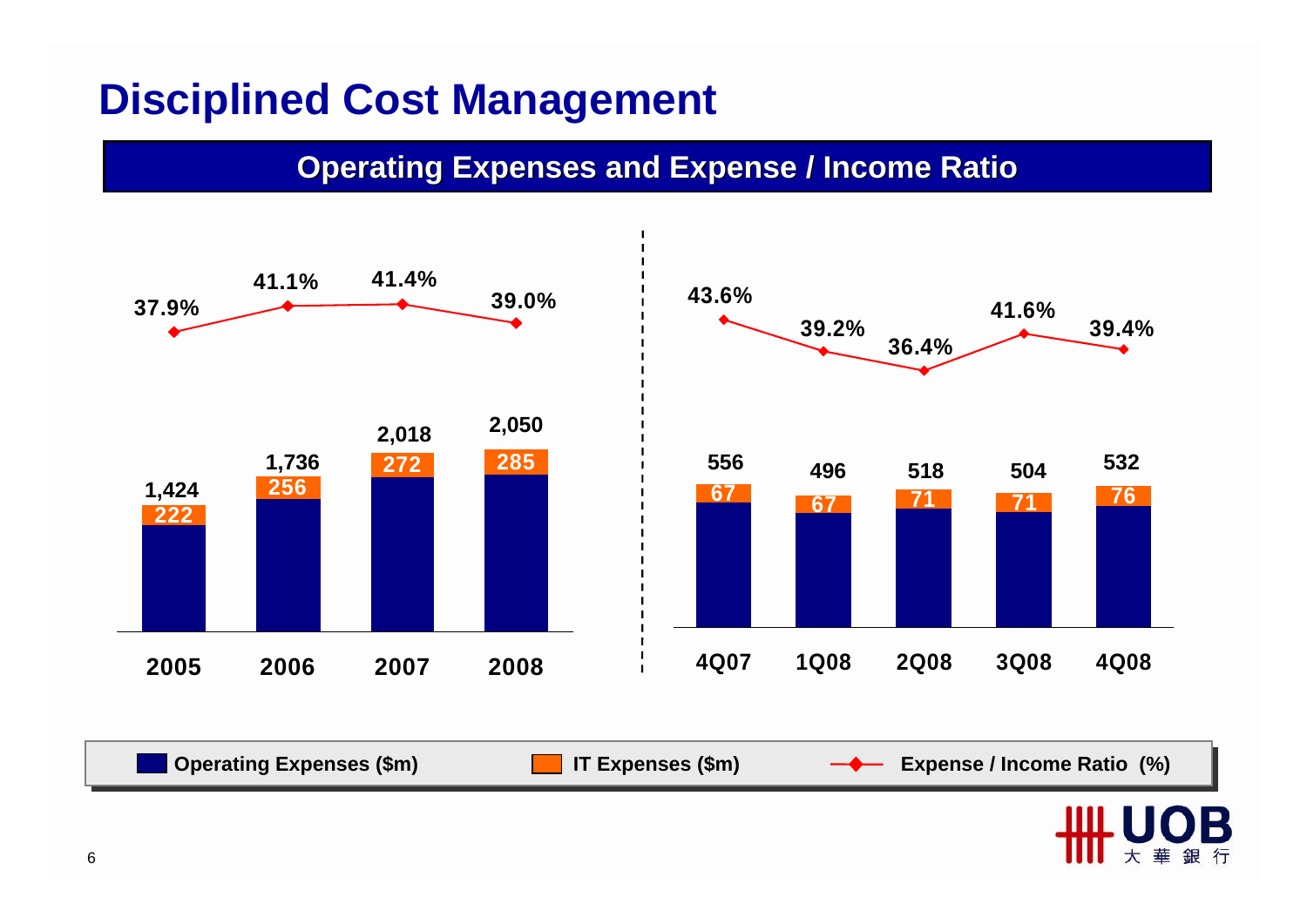## **Prudent Provisioning Policy**



**Individual Impairment Charges on Loans (\$m) Individual Impairment Charges on Loans (\$m)** 

**Individual Impairment Charges on Loans / Average Gross Customer Loans (basis points) \* Individual Impairment Charges on Loans / Average Gross Customer Loans (basis points) \***

**Total Impairment Charges on Loans / Average Gross Customer Loans (basis points) \* Total Impairment Charges on Loans / Average Gross Customer Loans (basis points) \***

\* On annualised basis for quarters

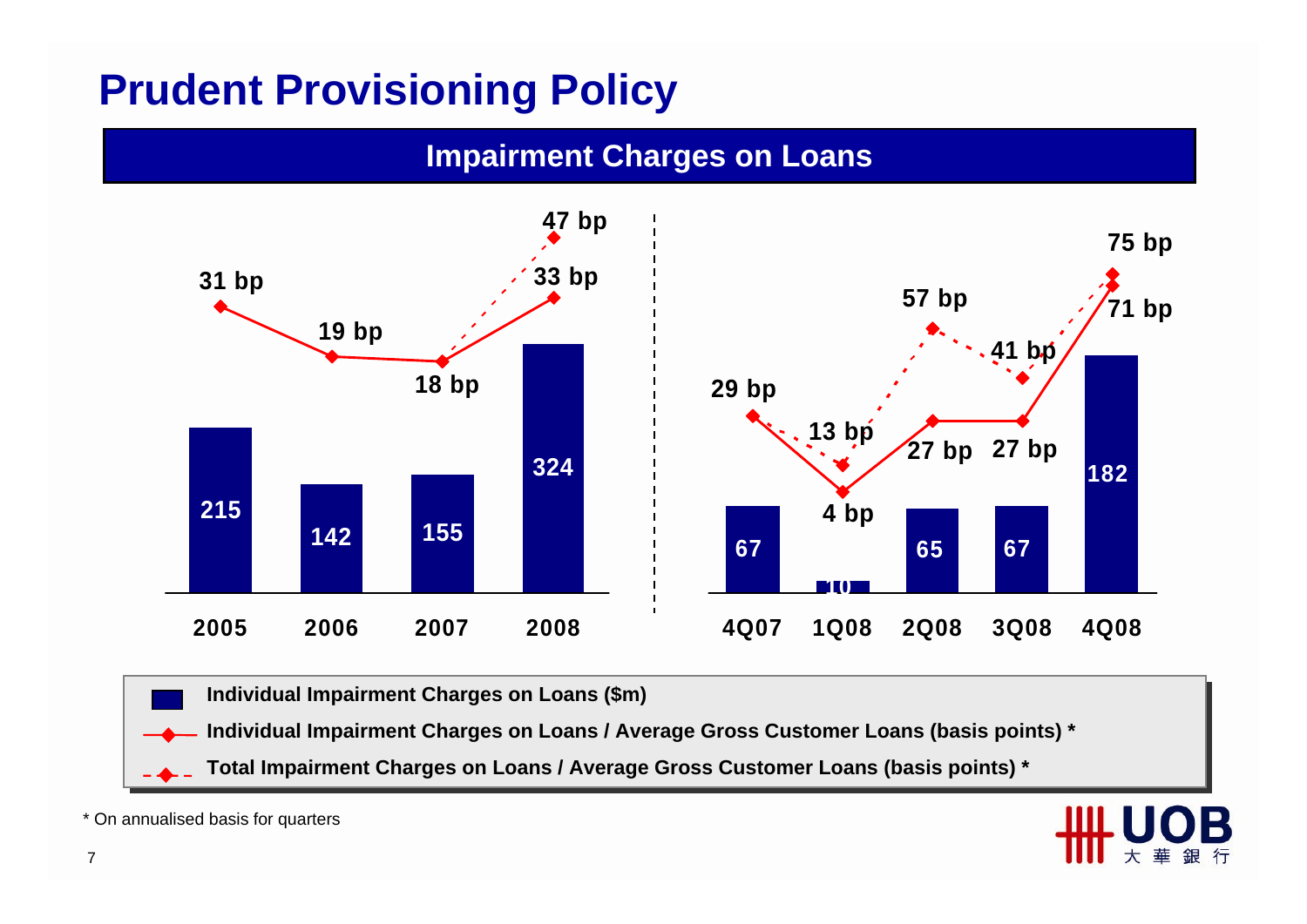# **Performance By Business Segments**

|                                                   | 2008  | 2007          | $+ / (-)$     |
|---------------------------------------------------|-------|---------------|---------------|
| <b>Segment Operating Profit *</b>                 | \$m   | $\mathsf{Sm}$ | $\frac{0}{0}$ |
| <b>Personal Financial Services (PFS)</b>          | 922   | 879           | 4.9           |
| <b>Institutional Financial Services (IFS)</b>     | 1,408 | 1,415         | (0.5)         |
| <b>Global Markets &amp; Investment Mgt (GMIM)</b> | 852   | 712           | 19.7          |
| Other ^                                           | 18    | (152)         | <b>NM</b>     |
| Total                                             | 3,200 | 2,854         | 12.1          |



\* Before amortisation and impairment charges

^ Including unallocated expenses

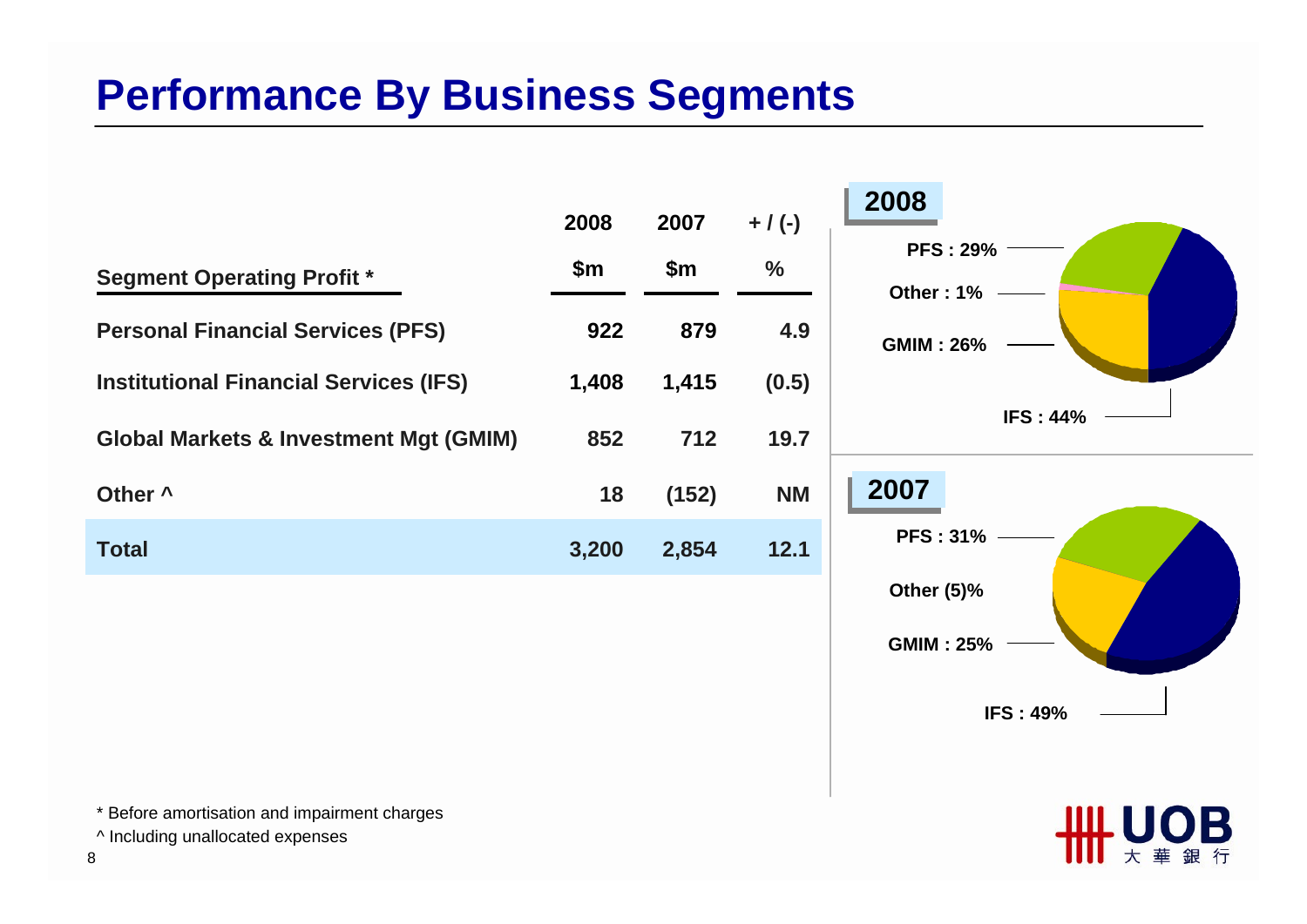# **Strong Contribution From Singapore**

| <b>Operating Profit *</b><br><b>Singapore (including ACU)</b><br><b>Total Overseas</b> | 2008<br>\$m<br>2,230<br>970 | 2007<br>\$m\$<br>1,834<br>1,020 | $+$ / (-)<br>%<br>21.6<br>(4.9) | At constant<br><b>FX</b> rate<br>%<br>21.6 | 2008<br>Singapore: 70%<br>Malaysia: 10%<br>Thailand: 5%<br>Indonesia: 4%<br><b>Greater China: 2%</b> |
|----------------------------------------------------------------------------------------|-----------------------------|---------------------------------|---------------------------------|--------------------------------------------|------------------------------------------------------------------------------------------------------|
| <b>Malaysia</b>                                                                        | 330                         | 368                             | (10.2)                          | (7.7)                                      | Other: 9%                                                                                            |
| <b>Thailand</b>                                                                        | 165                         | 130                             | 26.9                            | 43.8                                       | 2007                                                                                                 |
| <b>Indonesia</b>                                                                       | 124                         | 130                             | (4.2)                           | 2.8                                        |                                                                                                      |
| <b>Greater China</b>                                                                   | 49 ^                        | 78                              | (37.0)                          | (35.8)                                     | Singapore: 64%                                                                                       |
| <b>Other</b>                                                                           | 301                         | 313                             | (4.0)                           | 0.2                                        | Malaysia: 13%                                                                                        |
| <b>Total</b>                                                                           | 3,200                       | 2,854                           | 12.1                            | 14.1                                       | Thailand: 5%<br>Indonesia: 5%                                                                        |

**^ Excluding the revaluation loss on the USD capital, the operating profit would be \$90m.** 

**Other : 10%**

**Greater China : 3%**



\* Before amortisation and impairment charges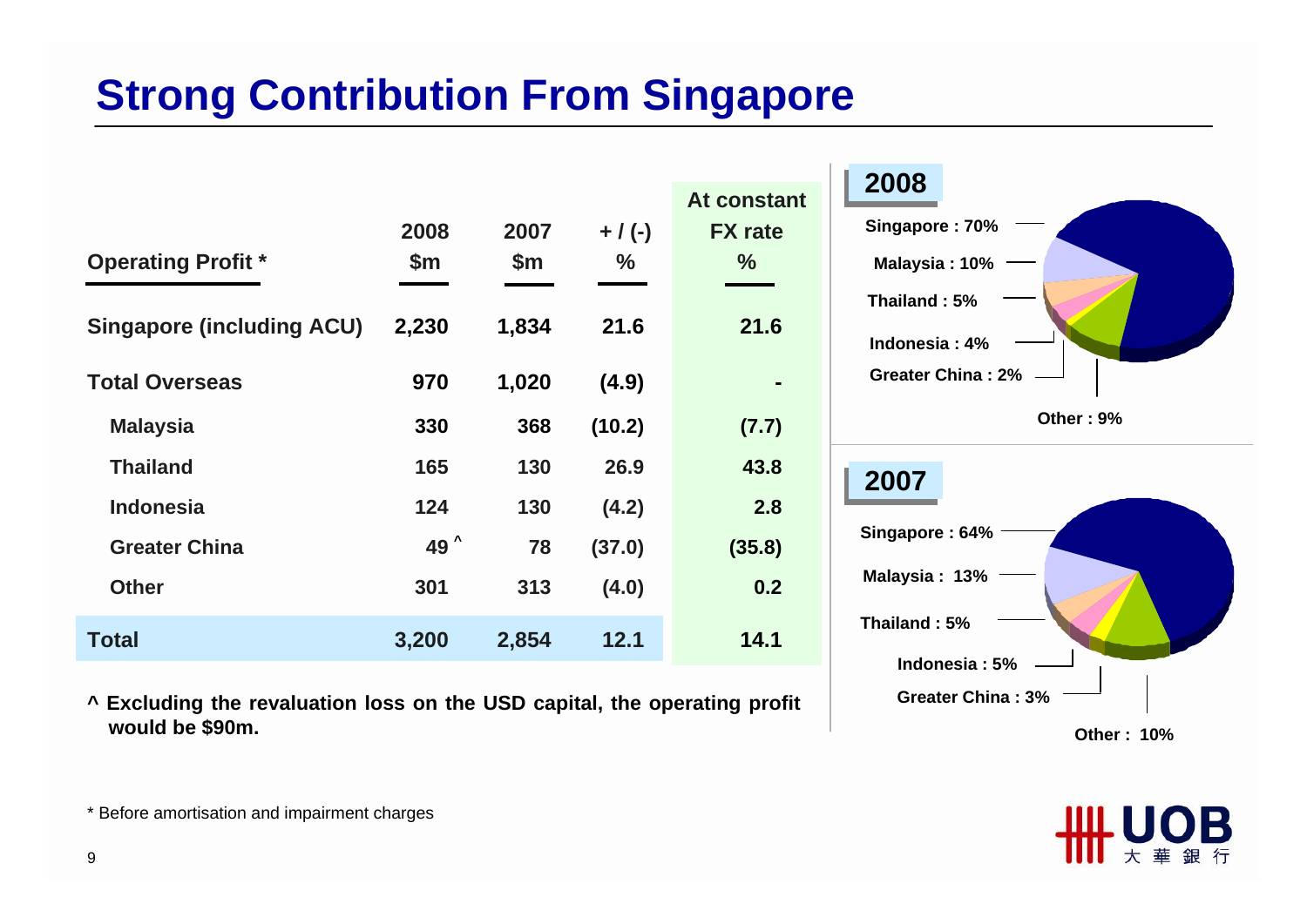#### **NPA on the rise**



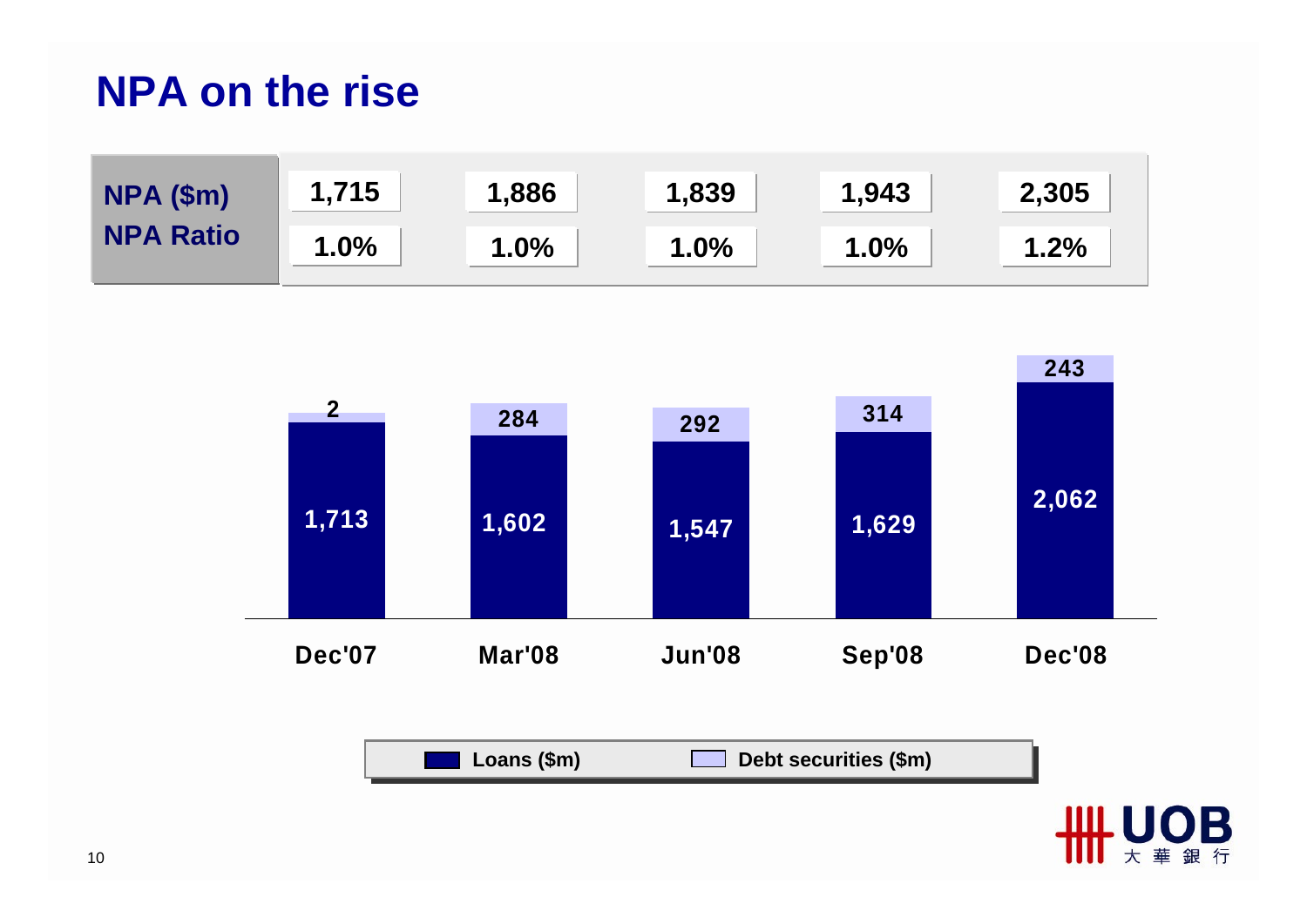# **Higher NPL Reflecting Difficult Economic Conditions**





\* Excluding debt securities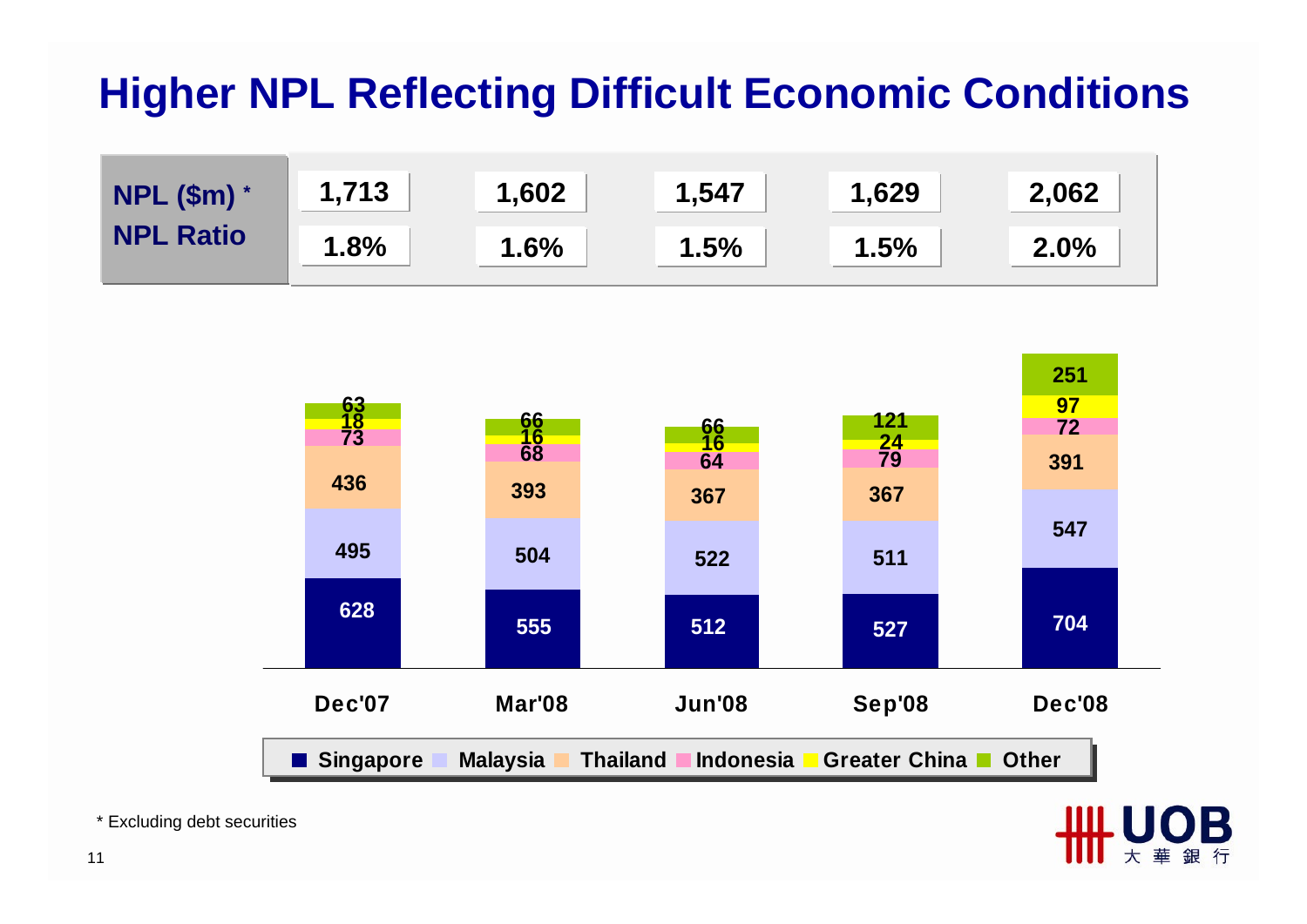#### **Movement in NPL**

|                            | 2008  | 2007     | <b>4Q08</b> | <b>3Q08</b>   |
|----------------------------|-------|----------|-------------|---------------|
|                            | \$m\$ | \$m\$    | \$m\$       | $\mathsf{Sm}$ |
| <b>Opening Balance</b>     | 1,713 | 3,163    | 1,629       | 1,547         |
| New / Existing             | 982   | 766      | 626         | 237           |
| Sale of NPL / Write-off    | (172) | (1,065)  | (66)        | (41)          |
| Payment / Declassification | (461) | (1, 151) | (127)       | (114)         |
| <b>Closing Balance</b>     | 2,062 | 1,713    | 2,062       | 1,629         |

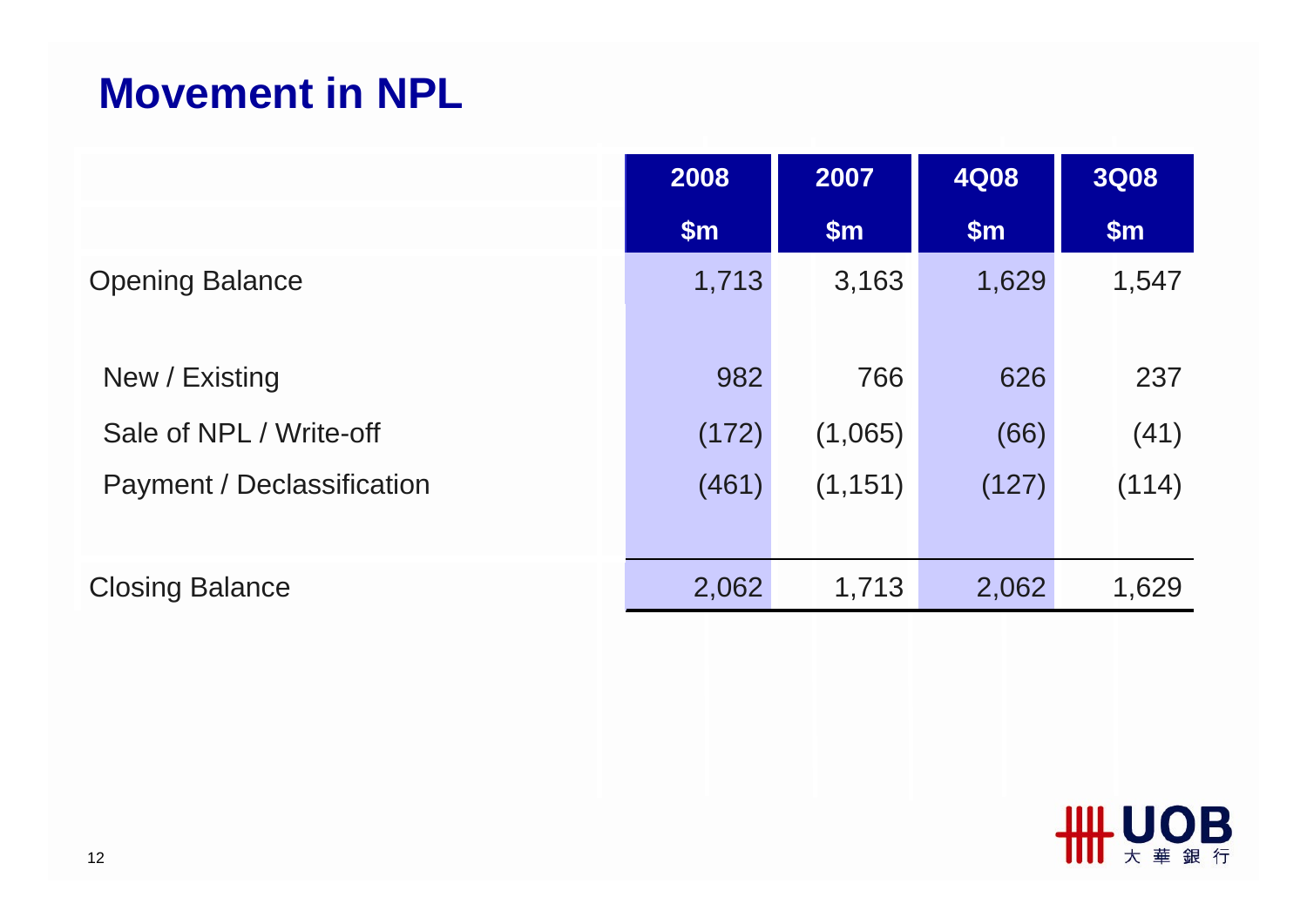# **NPL by Industry**

|                                                         | <b>Dec'08</b> |            | <b>Sep'08</b> |            | <b>Dec'07</b> |            |  |
|---------------------------------------------------------|---------------|------------|---------------|------------|---------------|------------|--|
|                                                         |               | <b>NPL</b> |               | <b>NPL</b> |               | <b>NPL</b> |  |
|                                                         | $\mathsf{Sm}$ | ratio      | $\mathsf{Sm}$ | ratio      | $\mathsf{Sm}$ | ratio      |  |
| Transport, Storage &<br>Communications                  | 18            | 0.3        | 17            | 0.3        | 20            | 0.4        |  |
| <b>Building &amp; Construction</b>                      | 152           | 1.0        | 114           | 0.7        | 145           | 1.3        |  |
| Manufacturing                                           | 539           | 5.0        | 398           | 3.6        | 418           | 4.2        |  |
| <b>Financial Institutions</b>                           | 290           | 1.8        | 176           | 1.1        | 179           | 1.1        |  |
| <b>General Commerce</b>                                 | 411           | 3.1        | 307           | 2.0        | 347           | 2.7        |  |
| <b>Professional &amp; Private</b><br><b>Individuals</b> | 269           | 2.1        | 255           | 2.1        | 272           | 2.4        |  |
| <b>Housing Loans</b>                                    | 286           | 1.2        | 263           | 1.1        | 263           | 1.2        |  |
| Other                                                   | 97            | 1.3        | 99            | 1.4        | 69            | 1.3        |  |
| <b>Total Gross Loans</b>                                | 2,062         | 2.0        | 1,629         | 1.5        | 1,713         | 1.8        |  |
|                                                         |               |            |               |            |               |            |  |

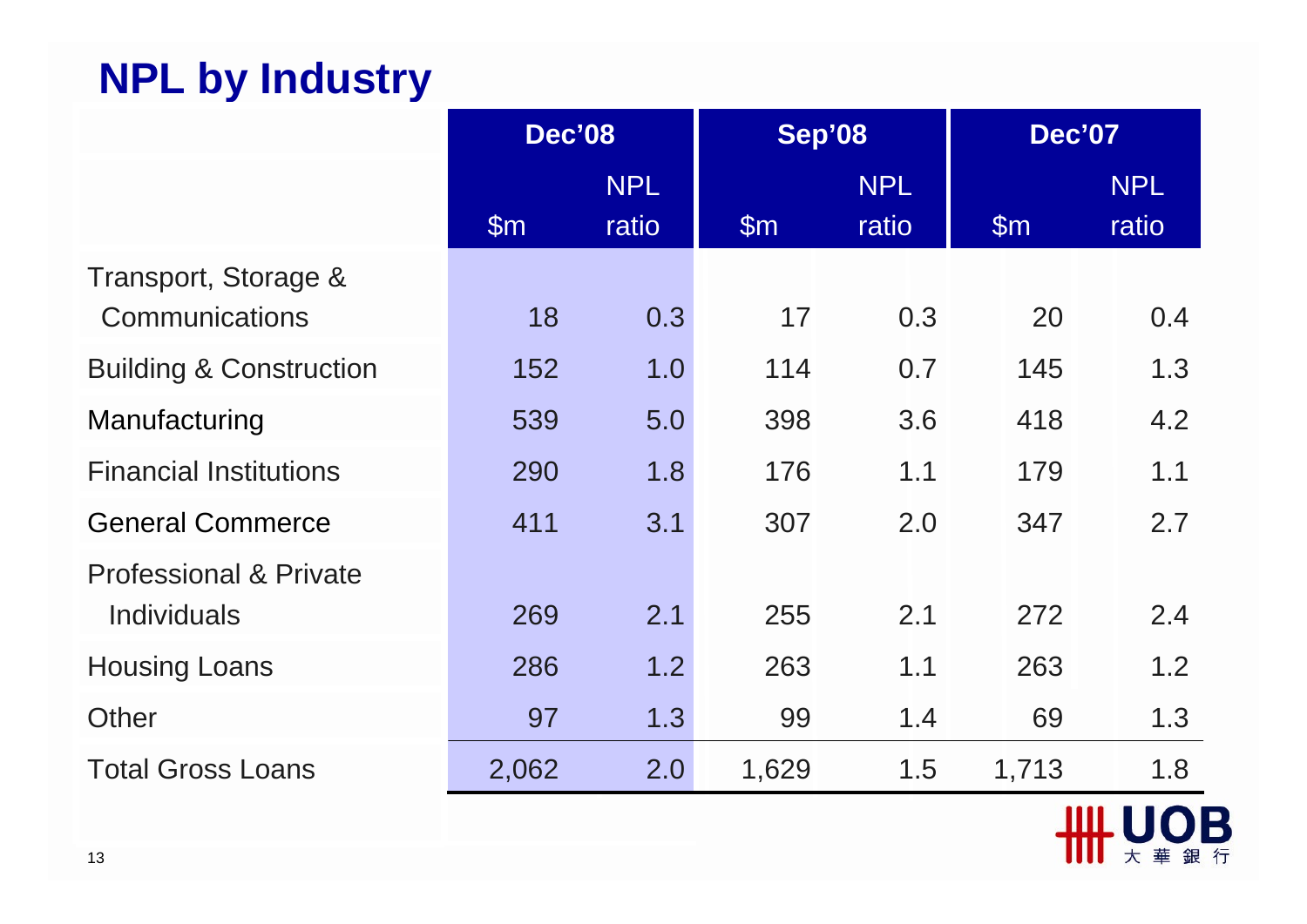#### **Adequate Impairment Coverage**

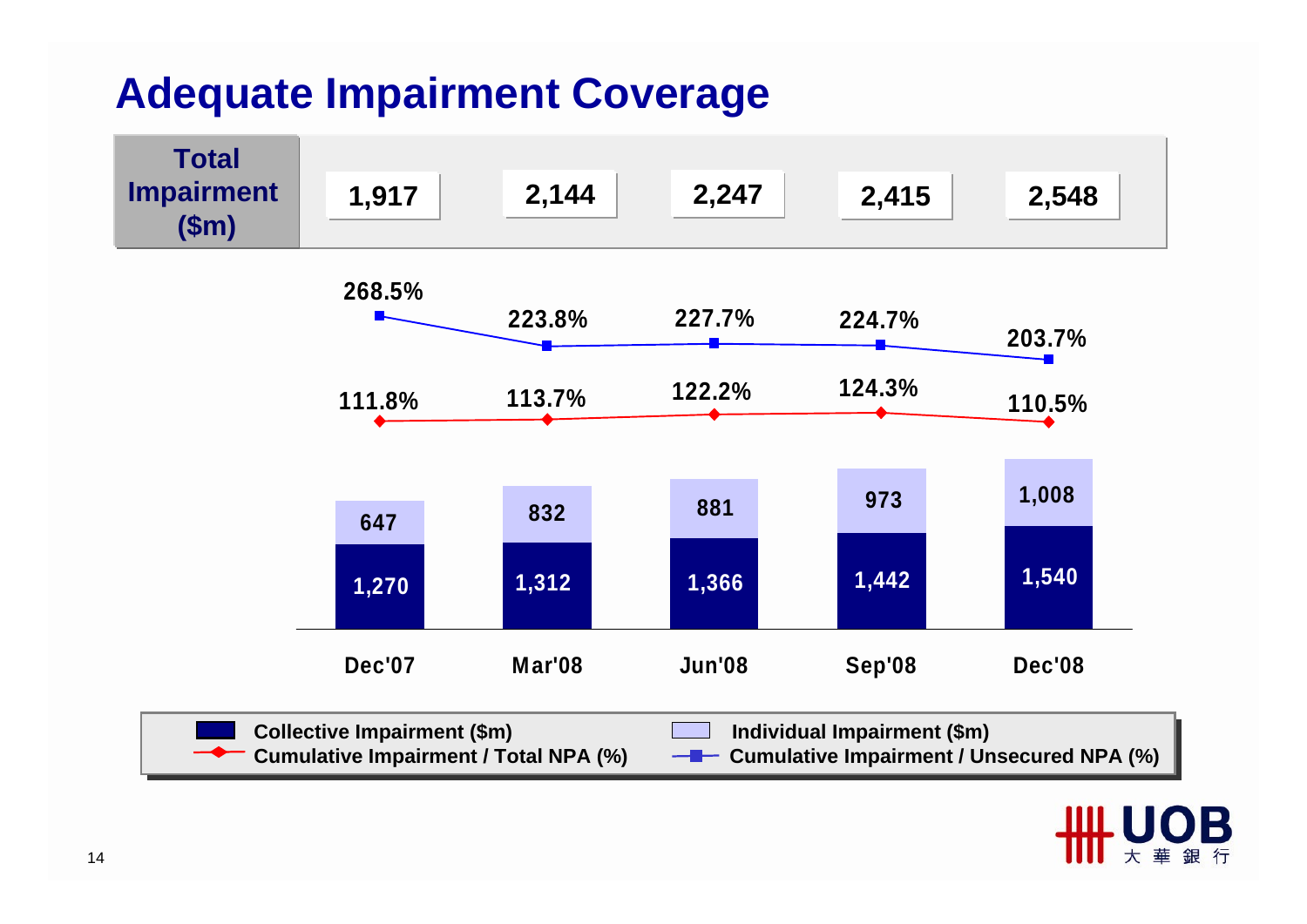# **Singapore (including ACU) – Summarised P/L**

|                                    | 2008         | 2007              | $+/(-)$       | <b>4Q08</b>     | <b>3Q08</b>       | $+$ /(-)      |
|------------------------------------|--------------|-------------------|---------------|-----------------|-------------------|---------------|
|                                    | $\sqrt{\$m}$ | \$ <sup>'</sup> m | $\frac{0}{6}$ | $\mathsf{S}'$ m | \$ <sup>'</sup> m | $\frac{0}{6}$ |
| Net interest income                | 2,156        | 1,794             | 20.1          | 619             | 521               | 18.7          |
| Non-interest income                | 1,225        | 1,186             | 3.2           | 271             | 229               | 18.3          |
| <b>Total income</b>                | 3,380        | 2,980             | 13.4          | 890             | 751               | 18.5          |
| Less: Total expenses               | 1,150        | 1,146             | 0.3           | 307             | 285               | 7.8           |
| <b>Operating profit</b>            | 2,230        | 1,834             | 21.6          | 583             | 466               | 25.1          |
| Less: Total impairment charges     | 423          | 70                | 505.9         | 200             | 75                | 167.4         |
| Add: Share of profit of associates | 100          | 198               | (49.7)        | 16              | 30                | (46.0)        |
| Net profit before tax              | 1,907        | 1,963             | (2.8)         | 399             | 421               | (5.2)         |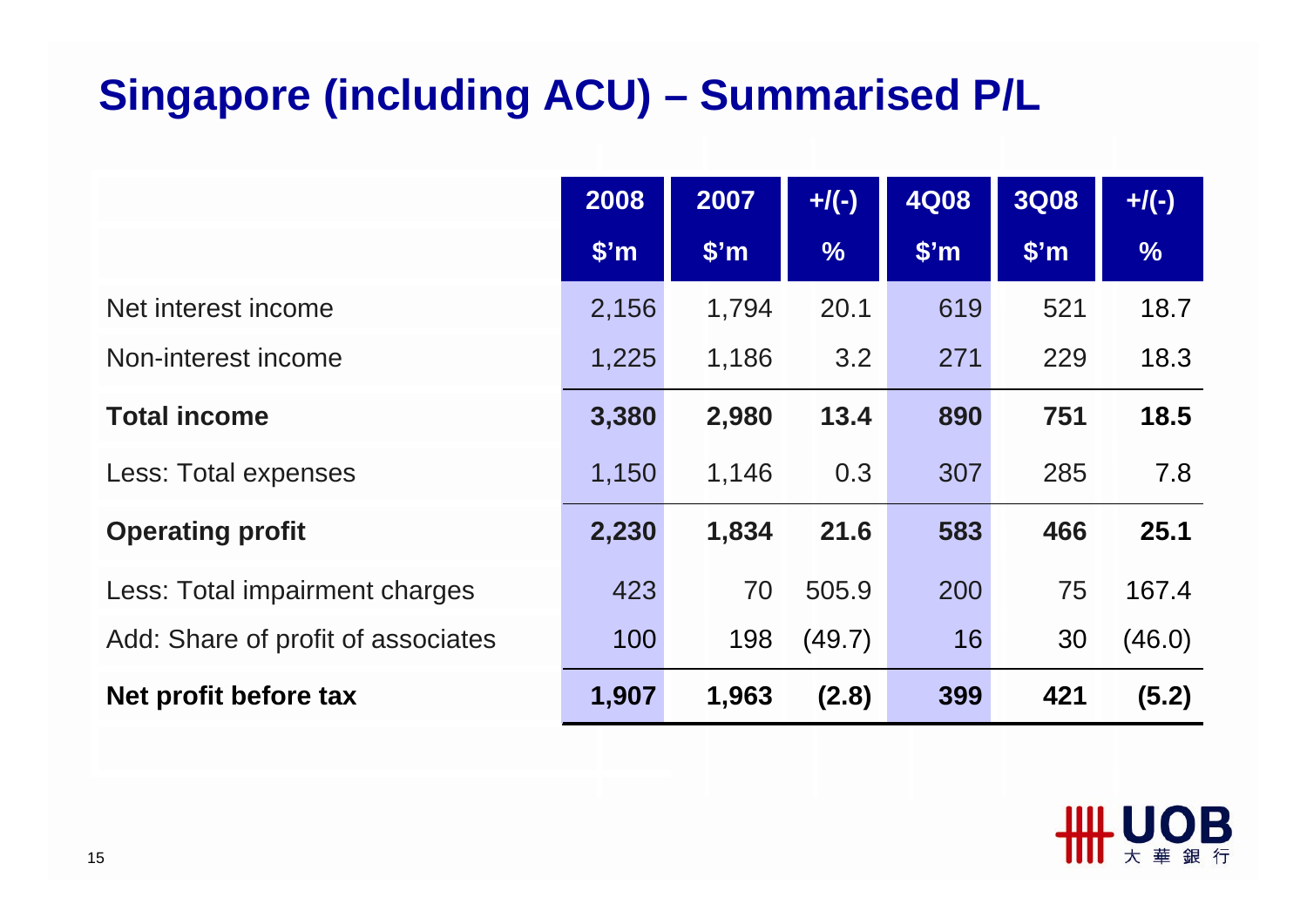# **Singapore (including ACU) – Key Financial Indicators**

|                               | 2008          | 2007   | $+/(-)$        | <b>4Q08</b>   | <b>3Q08</b>   | $+$ /(-) |
|-------------------------------|---------------|--------|----------------|---------------|---------------|----------|
|                               | $\frac{0}{6}$ | $\%$   | % pt           | $\frac{0}{6}$ | $\frac{9}{6}$ | % pt     |
| Net interest margin           | 1.93          | 1.84   | 0.09           | 2.09          | 1.83          | 0.26     |
| Non-NII / Total income        | 36.2          | 39.8   | (3.6)          | 30.5          | 30.6          | (0.1)    |
| Expense / Total income        | 34.0          | 38.5   | (4.5)          | 34.5          | 37.9          | (3.4)    |
| Customer loans (net) $-$ \$'m | 63,451        | 57,312 | 10.7%          | 63,451        | 63,199        | 0.4%     |
| Loans / Deposits              | 70.7          | 72.4   | (1.7)          | 70.7          | 73.5          | (2.8)    |
| <b>NPL</b> ratio              | 1.1           | 1.1    | $\blacksquare$ | 1.1           | 0.8           | 0.3      |

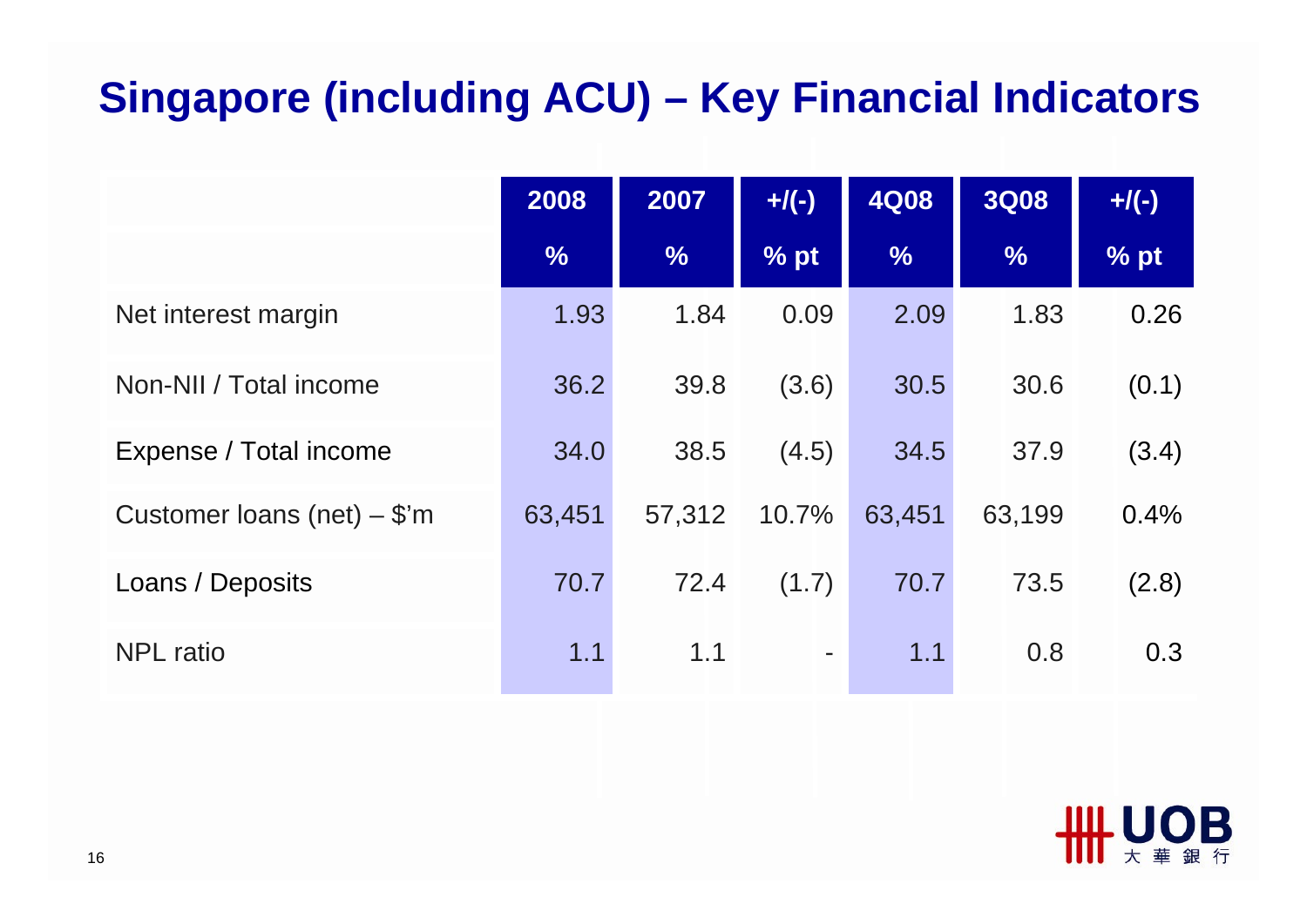# **Malaysia – Summarised P/L**

|                                    | 2008           | 2007  | $+$ /(-)      | <b>4Q08</b> | <b>3Q08</b> | $+$ /(-)      |
|------------------------------------|----------------|-------|---------------|-------------|-------------|---------------|
|                                    | RM'm           | RM'm  | $\frac{9}{6}$ | RM'm        | RM'm        | $\frac{0}{6}$ |
| Net interest income                | 987            | 874   | 12.9          | 252         | 253         | (0.4)         |
| Non-interest income                | 310            | 433   | (28.4)        | 83          | 53          | 56.6          |
| <b>Total income</b>                | 1,297          | 1,307 | (0.8)         | 335         | 306         | 9.5           |
| Less: Total expenses               | 516            | 461   | 11.9          | 135         | 136         | (0.7)         |
| <b>Operating profit</b>            | 781            | 846   | (7.7)         | 200         | 170         | 17.6          |
| Less: Total impairment charges     | 227            | 186   | 22.0          | 37          | 32          | 15.6          |
| Add: Share of profit of associates | $\overline{4}$ | 22    | (81.8)        | (5)         | 6           | (183.3)       |
| Net profit before tax              | 558            | 682   | (18.2)        | 158         | 144         | 9.7           |
| Net profit before tax (S\$m)       | 235            | 296   | (20.6)        | 66          | 60          | 10.1          |

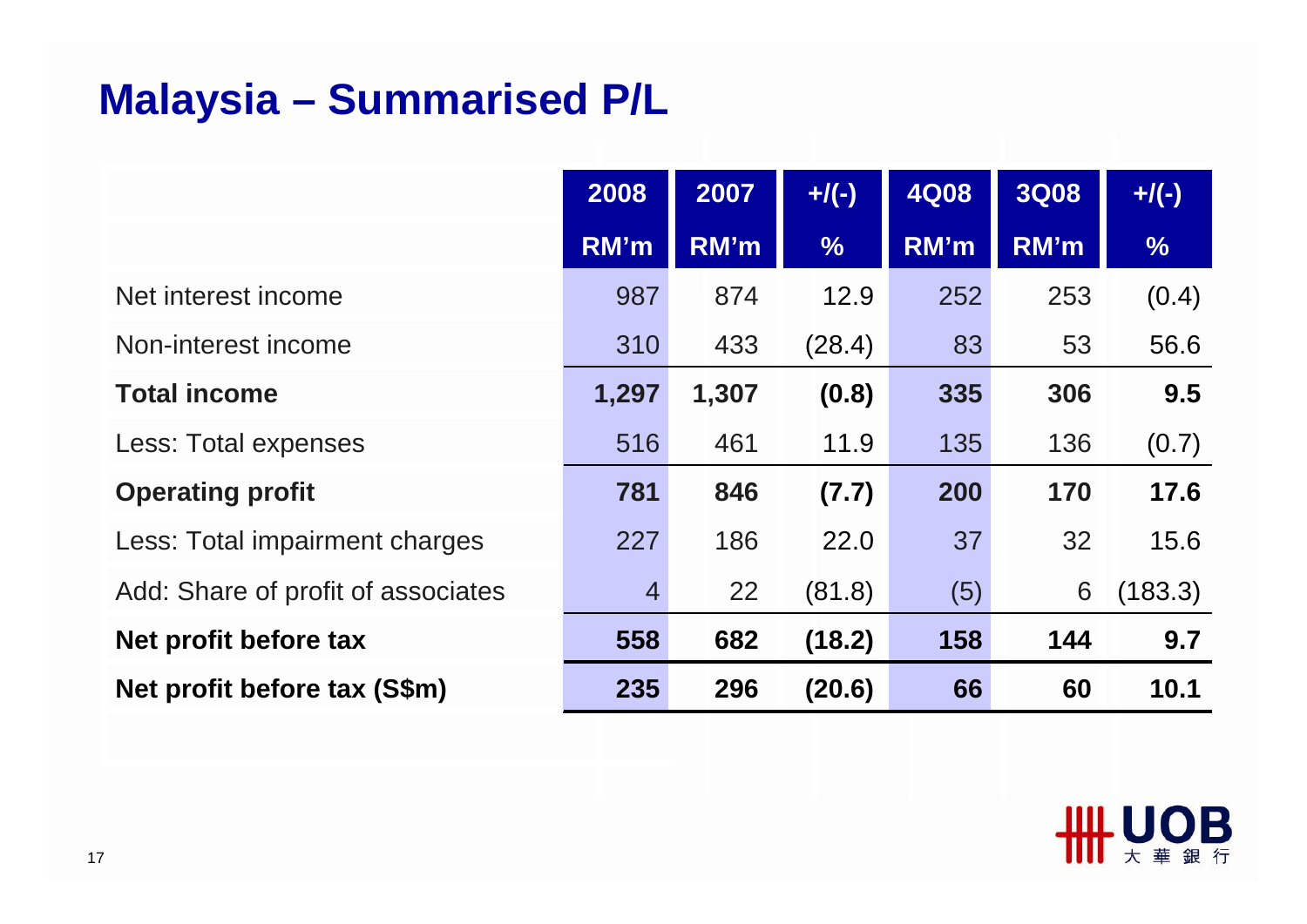# **Malaysia – Key Financial Indicators**

|                               | 2008          | 2007          | $+$ /(-) | <b>4Q08</b>   | <b>3Q08</b>   | $+$ /(-) |
|-------------------------------|---------------|---------------|----------|---------------|---------------|----------|
|                               | $\frac{0}{6}$ | $\frac{9}{6}$ | % pt     | $\frac{9}{6}$ | $\frac{9}{6}$ | % pt     |
| Net interest margin           | 2.89          | 3.00          | (0.11)   | 3.05          | 2.84          | 0.21     |
| Non-NII / Total income        | 23.9          | 33.1          | (9.2)    | 24.8          | 17.3          | 7.5      |
| Expense / Total income        | 39.8          | 35.3          | 4.5      | 40.3          | 44.4          | (4.1)    |
| Customer loans (net) $-$ RM'm | 28,313        | 25,868        | 9.5%     | 28,313        | 28,376        | (0.2)%   |
| Loans / Deposits              | 94.3          | 104.2         | (9.9)    | 94.3          | 108.8         | (14.5)   |
| <b>NPL</b> ratio              | 4.5           | 4.2           | 0.3      | 4.5           | 4.1           | 0.4      |

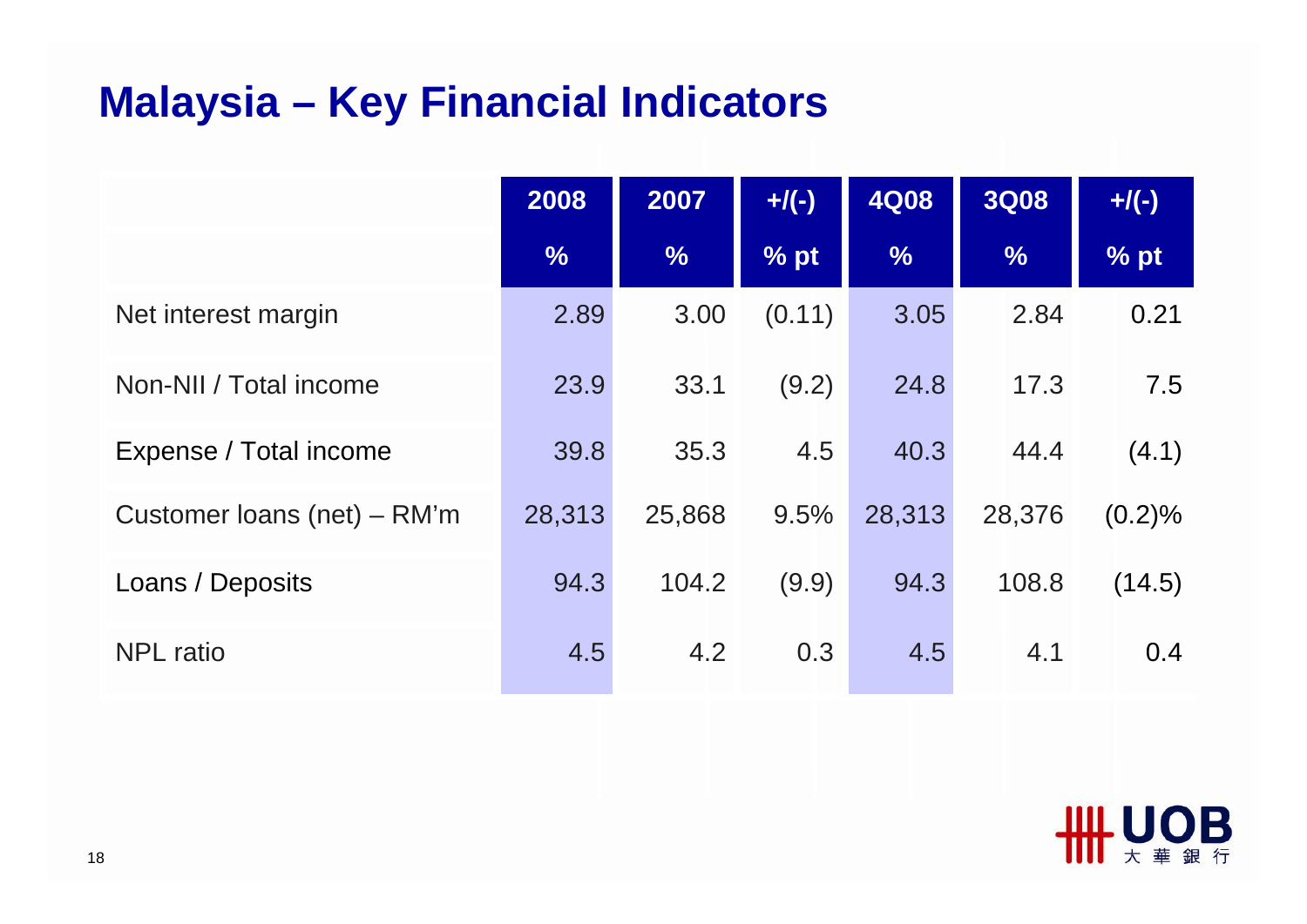# **Thailand – Summarised P/L**

|                                    | 2008         | 2007  | $+$ /(-)      | <b>4Q08</b> | <b>3Q08</b> | $+$ /(-)      |
|------------------------------------|--------------|-------|---------------|-------------|-------------|---------------|
|                                    | <b>THB'm</b> | THB'm | $\frac{0}{0}$ | THB'm       | THB'm       | $\frac{0}{0}$ |
| Net interest income                | 7,578        | 6,645 | 14.0          | 2,001       | 1,929       | 3.7           |
| Non-interest income                | 3,292        | 2,598 | 26.7          | 754         | 813         | (7.3)         |
| <b>Total income</b>                | 10,870       | 9,243 | 17.6          | 2,755       | 2,742       | 0.5           |
| Less: Total expenses               | 6,977        | 6,535 | 6.8           | 1,801       | 1,781       | 1.1           |
| <b>Operating profit</b>            | 3,893        | 2,708 | 43.8          | 954         | 961         | (0.7)         |
| Less: Total impairment charges     | 2,134        | 2,371 | (10.0)        | 693         | 372         | 86.3          |
| Add: Share of profit of associates | 23           | (7)   | <b>NM</b>     | 6           | 8           | (25.0)        |
| Net profit before tax              | 1,782        | 330   | 440.0         | 267         | 597         | (55.3)        |
| Net profit before tax (S\$m)       | 77           | 16    | 386.2         | 11          | 25          | (54.1)        |

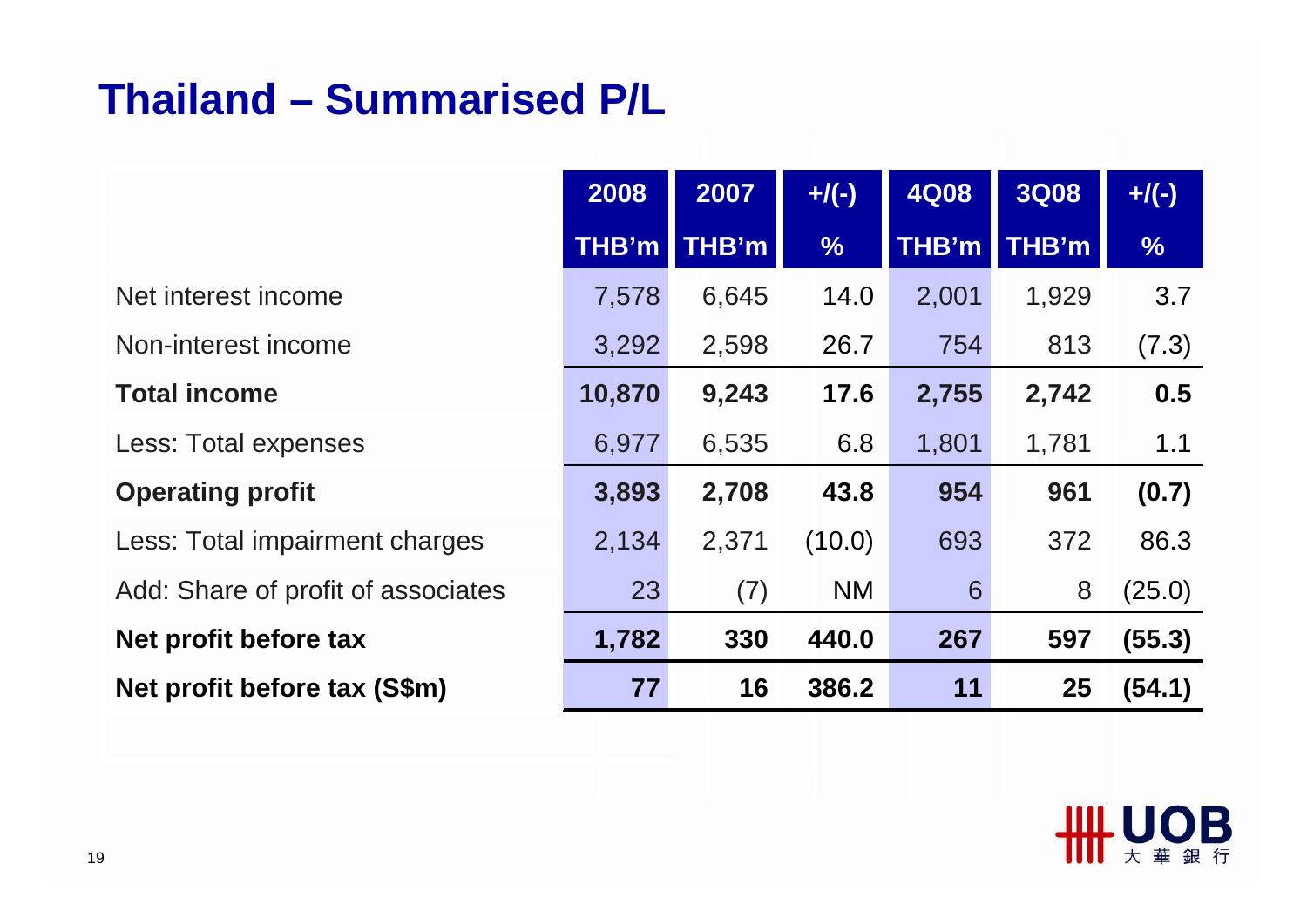### **Thailand – Key Financial Indicators**

|                              | 2008          | 2007          | $+$ /(-) | <b>4Q08</b>   | <b>3Q08</b>   | $+$ /(-)  |
|------------------------------|---------------|---------------|----------|---------------|---------------|-----------|
|                              | $\frac{0}{6}$ | $\frac{1}{2}$ | % pt     | $\frac{9}{6}$ | $\frac{9}{6}$ | % pt      |
| Net interest margin          | 4.06          | 3.49          | 0.57     | 4.35          | 4.10          | 0.25      |
| Non-NII / Total income       | 30.3          | 28.1          | 2.2      | 27.4          | 29.6          | (2.2)     |
| Expense / Total income       | 64.2          | 70.7          | (6.5)    | 65.4          | 65.0          | 0.4       |
| Customer loans (net) – THB'm | 153,971       | 143,830       | 7.1%     | 153,971       | 155,774       | $(1.2)\%$ |
| Loans / Deposits             | 94.1          | 90.3          | 3.8      | 94.1          | 93.4          | 0.7       |
| <b>NPL</b> ratio             | 5.4           | 6.5           | (1.1)    | 5.4           | 4.8           | 0.6       |

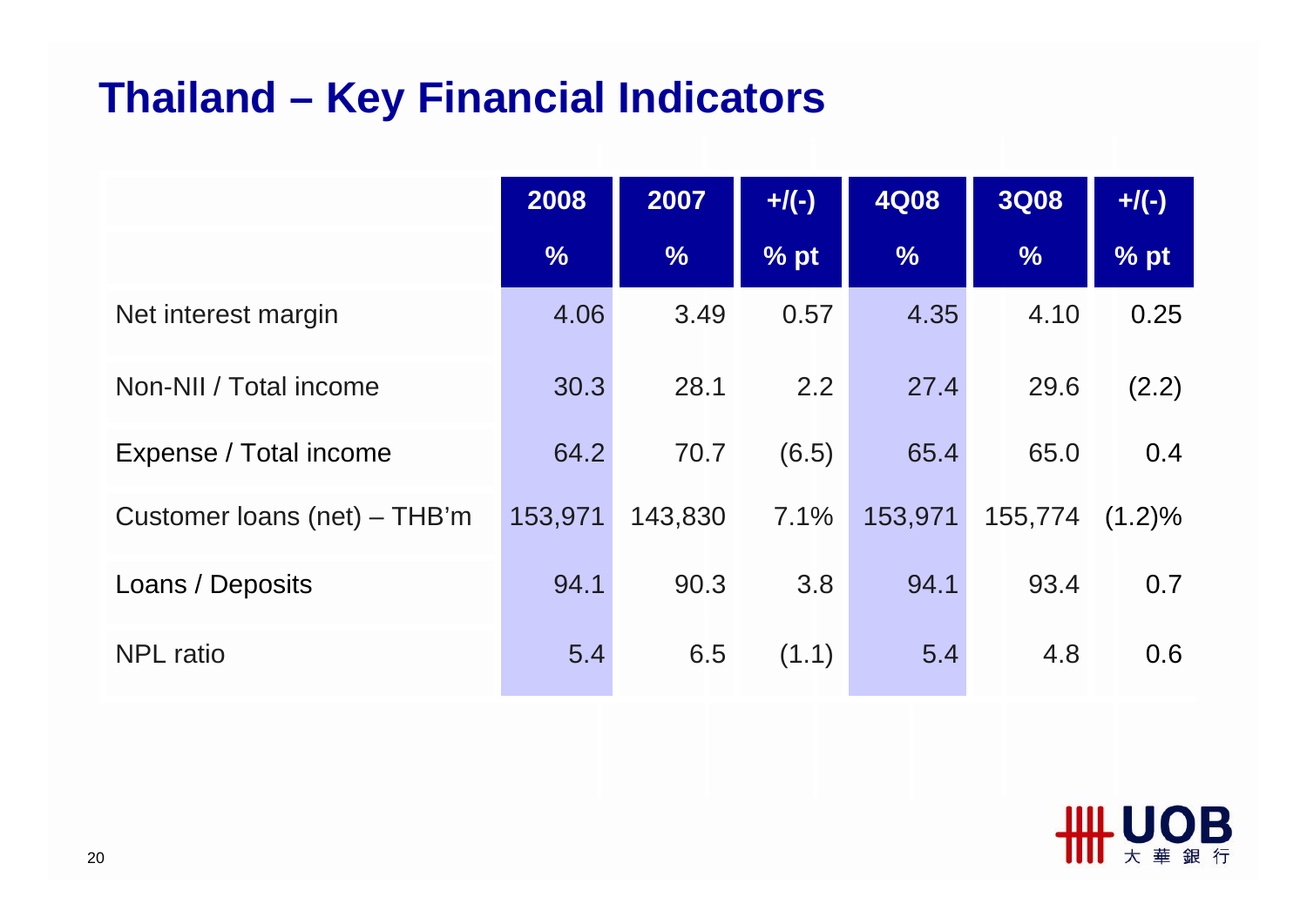#### **Indonesia – Summarised P/L**

|                                | 2008         | 2007         | $+$ /(-)      | <b>4Q08</b> | <b>3Q08</b> | $+/(-)$       |
|--------------------------------|--------------|--------------|---------------|-------------|-------------|---------------|
|                                | <b>IDR'b</b> | <b>IDR'b</b> | $\frac{0}{6}$ | IDR'b       | IDR'b       | $\frac{9}{6}$ |
| Net interest income            | 1,600        | 1,384        | 15.6          | 483         | 396         | 22.0          |
| Non-interest income            | 397          | 303          | 31.0          | 137         | 94          | 45.7          |
| <b>Total income</b>            | 1,997        | 1,687        | 18.4          | 620         | 490         | 26.5          |
| Less: Total expenses           | 1,123        | 837          | 34.2          | 314         | 272         | 15.4          |
| <b>Operating profit</b>        | 874          | 850          | 2.8           | 306         | 218         | 40.4          |
| Less: Total impairment charges | 128          | (29)         | <b>NM</b>     | 62          | 46          | 34.8          |
| Net profit before tax          | 746          | 879          | (15.1)        | 244         | 172         | 41.9          |
| Net profit before tax (S\$m)   | 107          | 134          | (20.7)        | 31          | 26          | 19.3          |

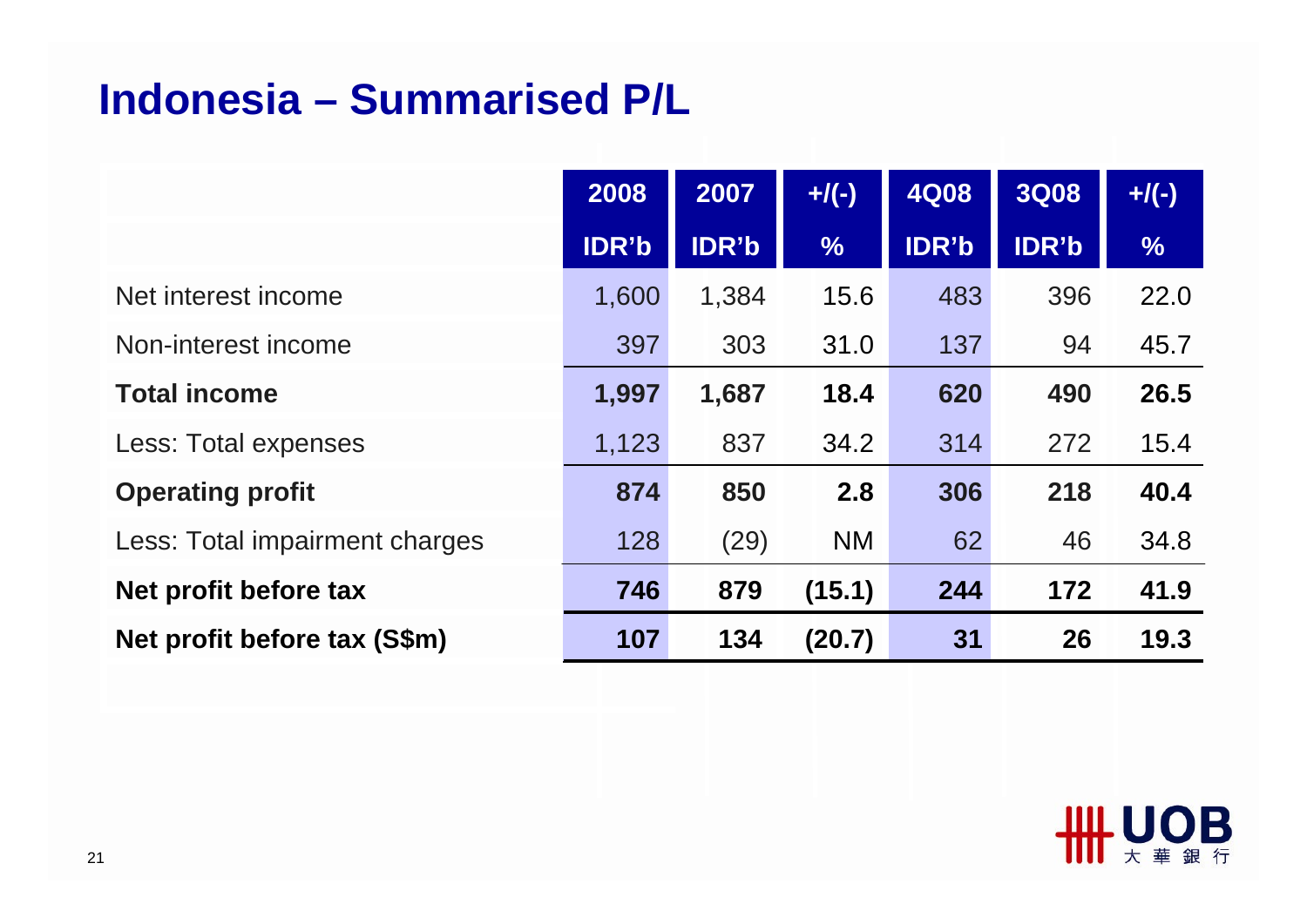### **Indonesia – Key Financial Indicators**

|                              | 2008          | 2007          | $+$ /(-) | <b>4Q08</b>   | <b>3Q08</b>   | $+$ /(-) |
|------------------------------|---------------|---------------|----------|---------------|---------------|----------|
|                              | $\frac{0}{6}$ | $\frac{9}{6}$ | % pt     | $\frac{0}{6}$ | $\frac{9}{6}$ | % pt     |
| Net interest margin          | 6.15          | 5.98          | 0.17     | 6.52          | 6.18          | 0.34     |
| Non-NII / Total income       | 19.9          | 18.0          | 1.9      | 22.1          | 19.2          | 2.9      |
| Expense / Total income       | 56.2          | 49.6          | 6.6      | 50.6          | 55.5          | (4.9)    |
| Customer Ioans (net) – IDR'b | 23,542        | 18,143        | 29.8%    | 23,542        | 22,674        | 3.8%     |
| Loans / Deposits             | 92.4          | 99.0          | (6.6)    | 92.4          | 104.6         | (12.2)   |
| <b>NPL</b> ratio             | 2.0           | 2.0           | ۰        | 2.0           | 2.0           |          |

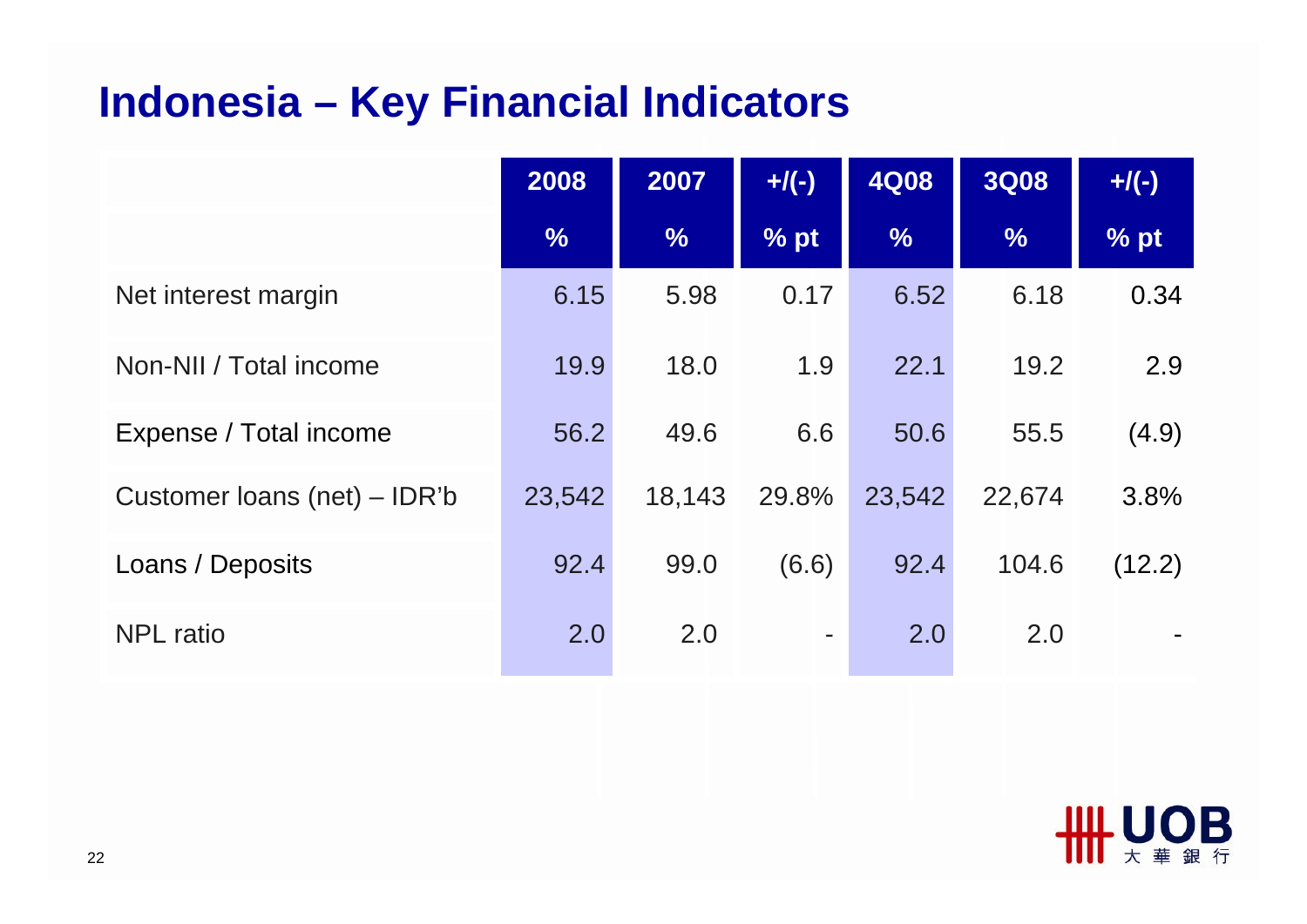# **China – Summarised P/L**

|                                | 2008         | 2007         | $+/(-)$       | <b>4Q08</b>  | <b>3Q08</b>  | $+$ /(-)      |
|--------------------------------|--------------|--------------|---------------|--------------|--------------|---------------|
|                                | <b>CNY'm</b> | <b>CNY'm</b> | $\frac{0}{6}$ | <b>CNY'm</b> | <b>CNY'm</b> | $\frac{0}{6}$ |
| Net interest income            | 484          | 253          | 91.3          | 103          | 131          | (21.4)        |
| Non-interest income *          | 96           | 11           | 772.7         | 17           | 23           | (26.1)        |
| <b>Total income</b>            | 580          | 264          | 119.7         | 120          | 154          | (22.1)        |
| Less: Total expenses           | 245          | 101          | 142.6         | 65           | 49           | 32.7          |
| <b>Operating profit</b>        | 335          | 163          | 105.5         | 55           | 105          | (47.6)        |
| Less: Total impairment charges | 136          | 128          | 6.3           | 106          | (1)          | <b>NM</b>     |
| Net profit before tax          | 199          | 35           | 468.6         | (51)         | 106          | (148.1)       |
| Net profit before tax (S\$m)   | 39           | 7            | 480.4         | (11)         | 22           | (149.6)       |

\* Excluding the revaluation P&L on the USD capital

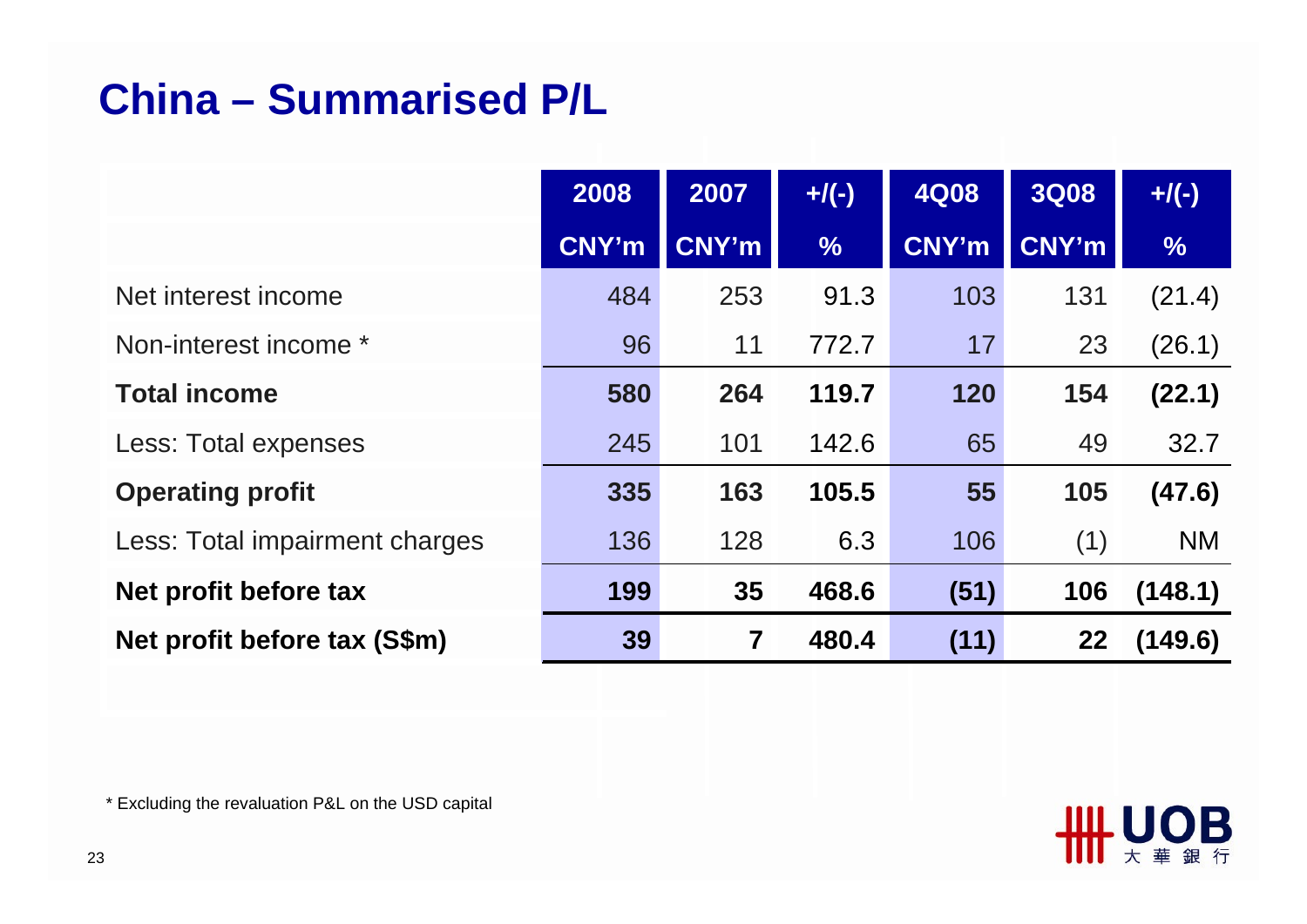### **China – Key Financial Indicators**

|                              | 2008          | 2007          | $+$ /(-) | <b>4Q08</b>   | <b>3Q08</b>   | $+$ /(-)  |
|------------------------------|---------------|---------------|----------|---------------|---------------|-----------|
|                              | $\frac{9}{6}$ | $\frac{0}{6}$ | % pt     | $\frac{9}{6}$ | $\frac{0}{6}$ | % pt      |
| Net interest margin          | 5.15          | 4.90          | 0.25     | 4.41          | 4.79          | (0.38)    |
| Non-NII / Total income       | 16.6          | 4.2           | 12.4     | 14.2          | 14.9          | (0.7)     |
| Expense / Total income       | 42.2          | 38.3          | 3.9      | 54.2          | 31.8          | 22.4      |
| Customer loans (net) – CNY'm | 10,621        | 9,488         | 11.9%    | 10,621        | 10,730        | $(1.0)\%$ |
| Loans / Deposits             | 202.7         | 778.3         | (575.6)  | 202.7         | 295.7         | (93.0)    |
| <b>NPL</b> ratio             | 3.4           | 1.2           | 2.2      | 3.4           | 0.8           | 2.6       |

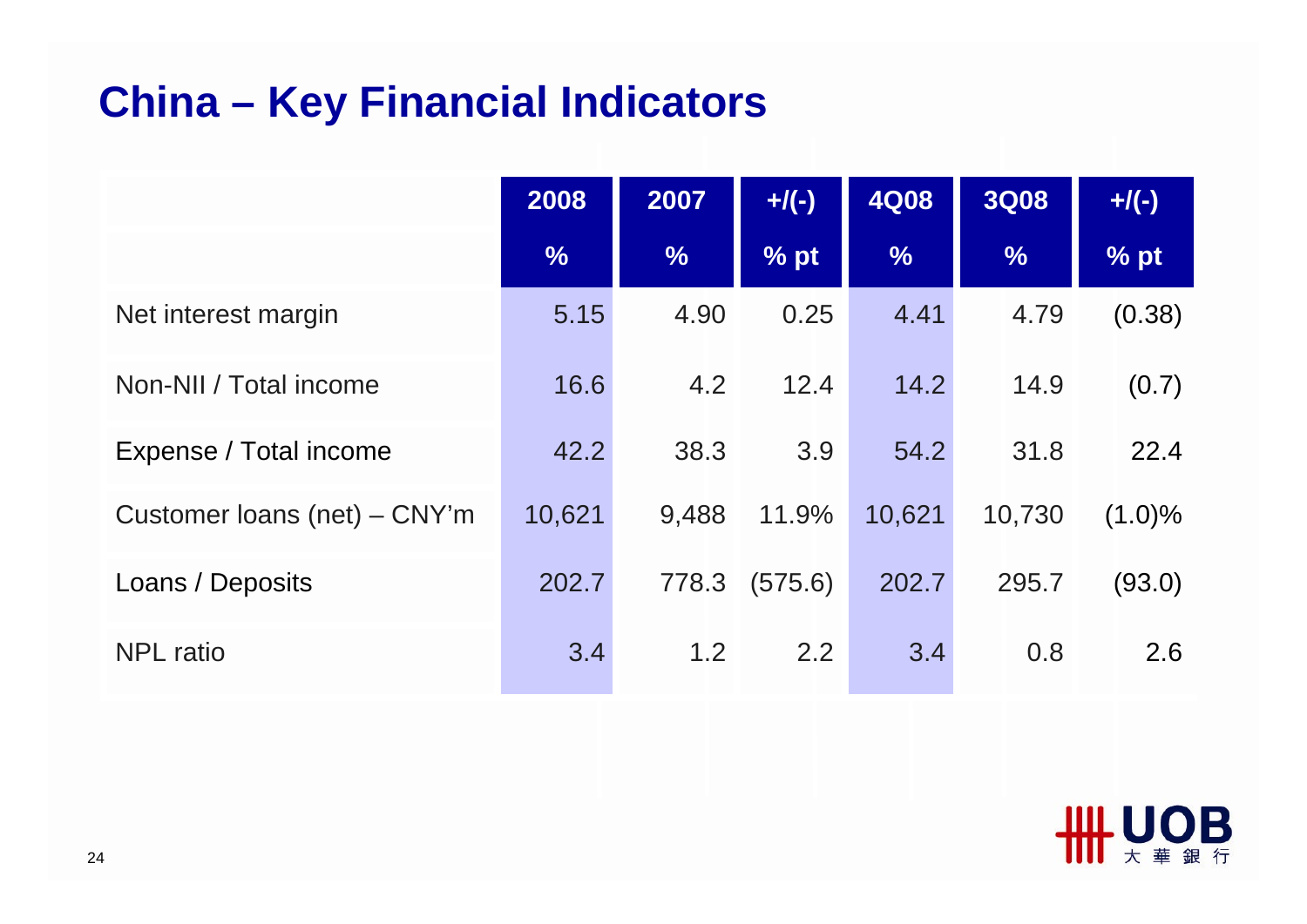# **Improved Liquidity**

#### **Customer Loans, Deposits and L/D Ratio**

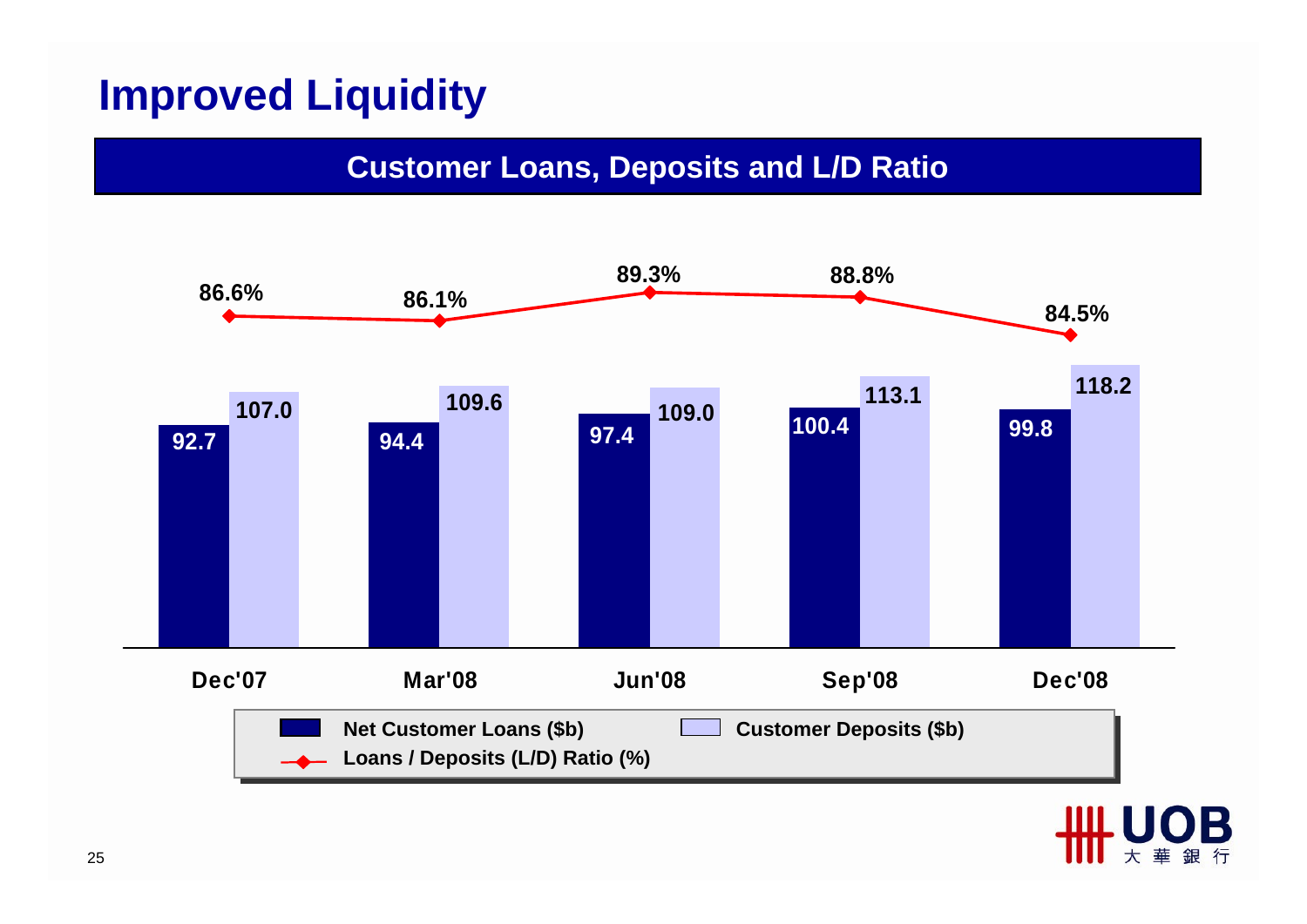#### **Diversified Loan Portfolio**

|                                                | <b>Dec'08</b> | <b>Dec'08</b> | Sep'08 | <b>Dec'07</b>   |
|------------------------------------------------|---------------|---------------|--------|-----------------|
|                                                | $%$ mix       | \$b           | \$b    | \$ <sub>b</sub> |
| <b>Transport, Storage &amp; Communications</b> | 6%            | 5.8           | 5.8    | 5.3             |
| <b>Building &amp; Construction</b>             | 12%           | 12.7          | 12.4   | 11.0            |
| Manufacturing                                  | $10\%$        | 10.6          | 11.0   | 9.8             |
| <b>Financial Institutions</b>                  | 16%           | 16.5          | 16.2   | 16.3            |
| <b>General Commerce</b>                        | 13%           | 13.0          | 14.7   | 12.8            |
| Professional & Private Individuals             | 12%           | 12.8          | 12.4   | 11.2            |
| <b>Housing Loans</b>                           | 24%           | 24.1          | 23.7   | 22.6            |
| Other                                          | 7%            | 6.6           | 6.3    | 5.5             |
| <b>Total Gross Loans</b>                       | 100%          | 102.0         | 102.5  | 94.6            |

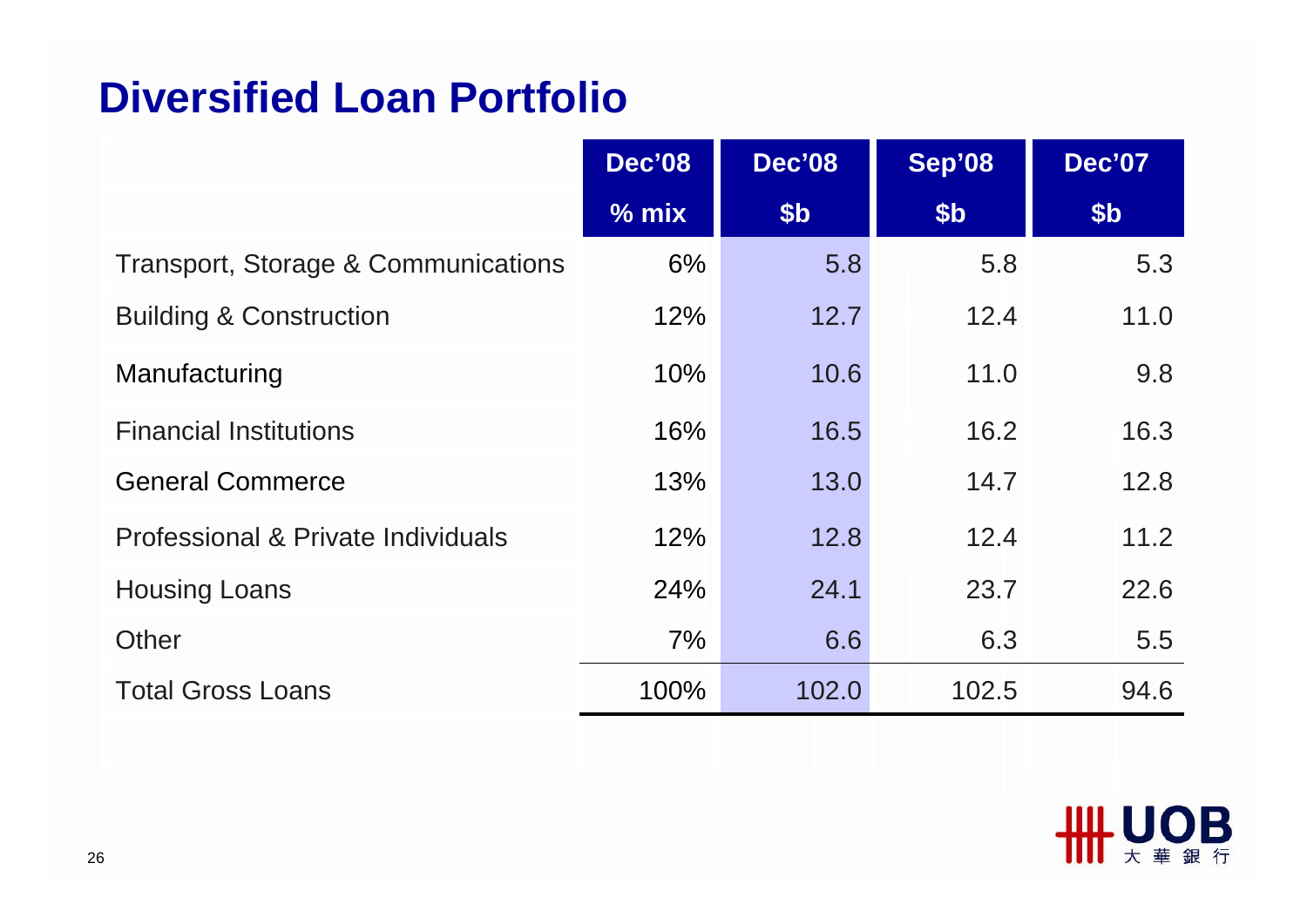#### **Balanced Investment Portfolio**

|                                   | <b>Dec'08</b> | <b>Dec'08</b> | Sep'08 | <b>Dec'07</b> |
|-----------------------------------|---------------|---------------|--------|---------------|
|                                   | $%$ mix       | $\mathsf{Sm}$ | \$m\$  | \$m\$         |
|                                   |               |               |        |               |
| Singapore government securities * | 34%           | 8,733         | 6,283  | 8,579         |
| Other government securities *     | 6%            | 1,596         | 1,821  | 2,438         |
| Investment securities             |               |               |        |               |
| <b>Debt</b>                       | 52%           | 13,453        | 14,895 | 16,552        |
| Equity                            | 8%            | 2,221         | 2,676  | 2,864         |
| Total                             | 100%          | 26,003        | 25,674 | 30,433        |

\* Excluding held for trading securities

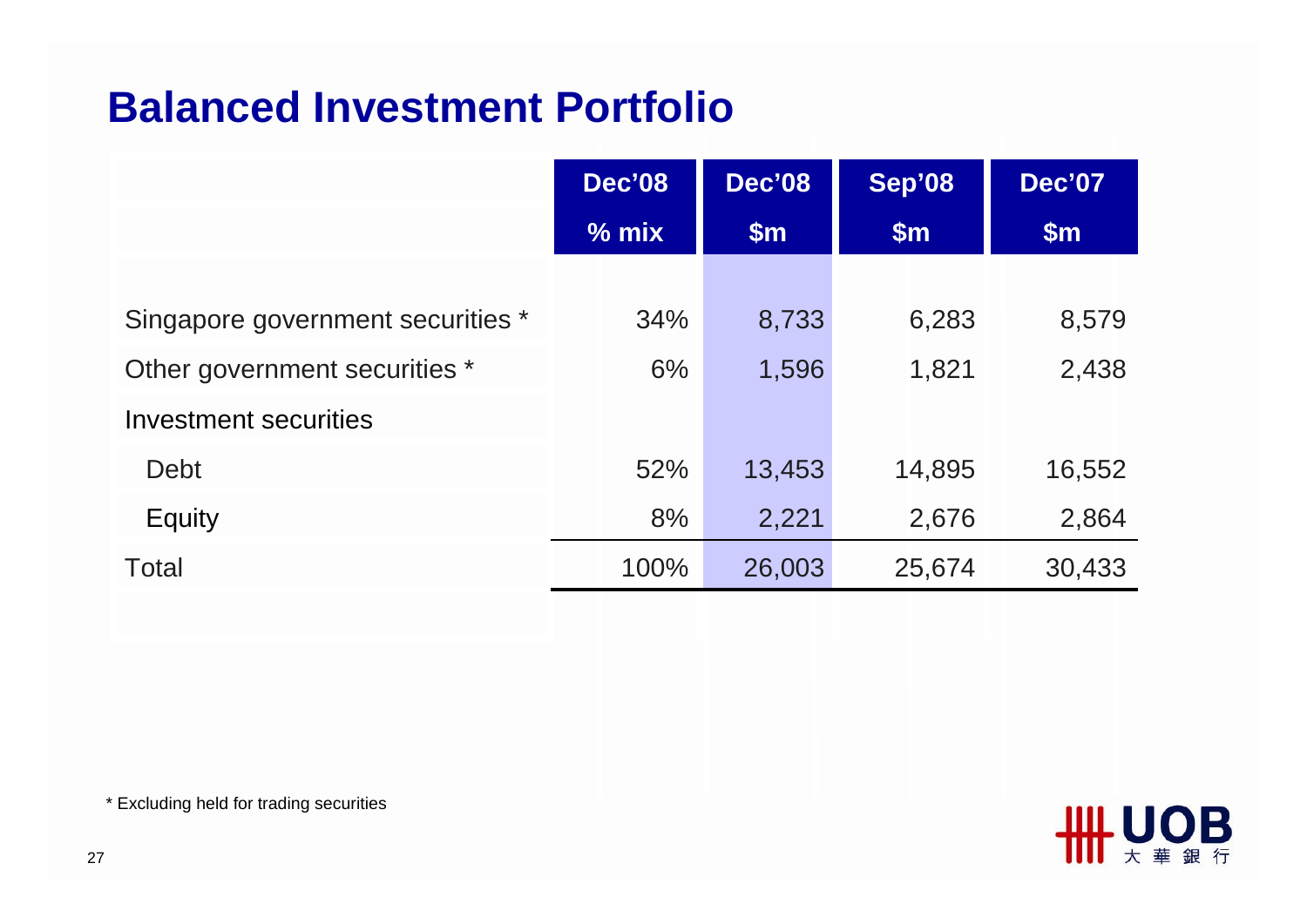# **CDOs**

|              | <b>Exposure as at</b> |         | <b>For 4Q08</b>  |                  | As at 31/12/08                |                 |
|--------------|-----------------------|---------|------------------|------------------|-------------------------------|-----------------|
|              | 31/12/08              | 30/9/08 | <b>Provision</b> | <b>Provision</b> | <b>Net</b><br><b>Exposure</b> | <b>Coverage</b> |
|              | \$m\$                 | \$m     | \$m\$            | \$m\$            | $\mathsf{Sm}$                 | $\frac{1}{2}$   |
| <b>ABS</b>   | 18                    | 85      | ٠                | 18               | н                             | 100             |
| Corporate    | 189                   | 189     | 29               | 142              | 47                            | 75              |
| <b>Total</b> | 207                   | 274     | 29               | 160              | 47                            | 77              |

- $\blacksquare$ Net CDO exposure was only \$47m
- $\blacksquare$ 100% provision for ABS CDO
- $\blacksquare$ Corporate CDO was 75% covered

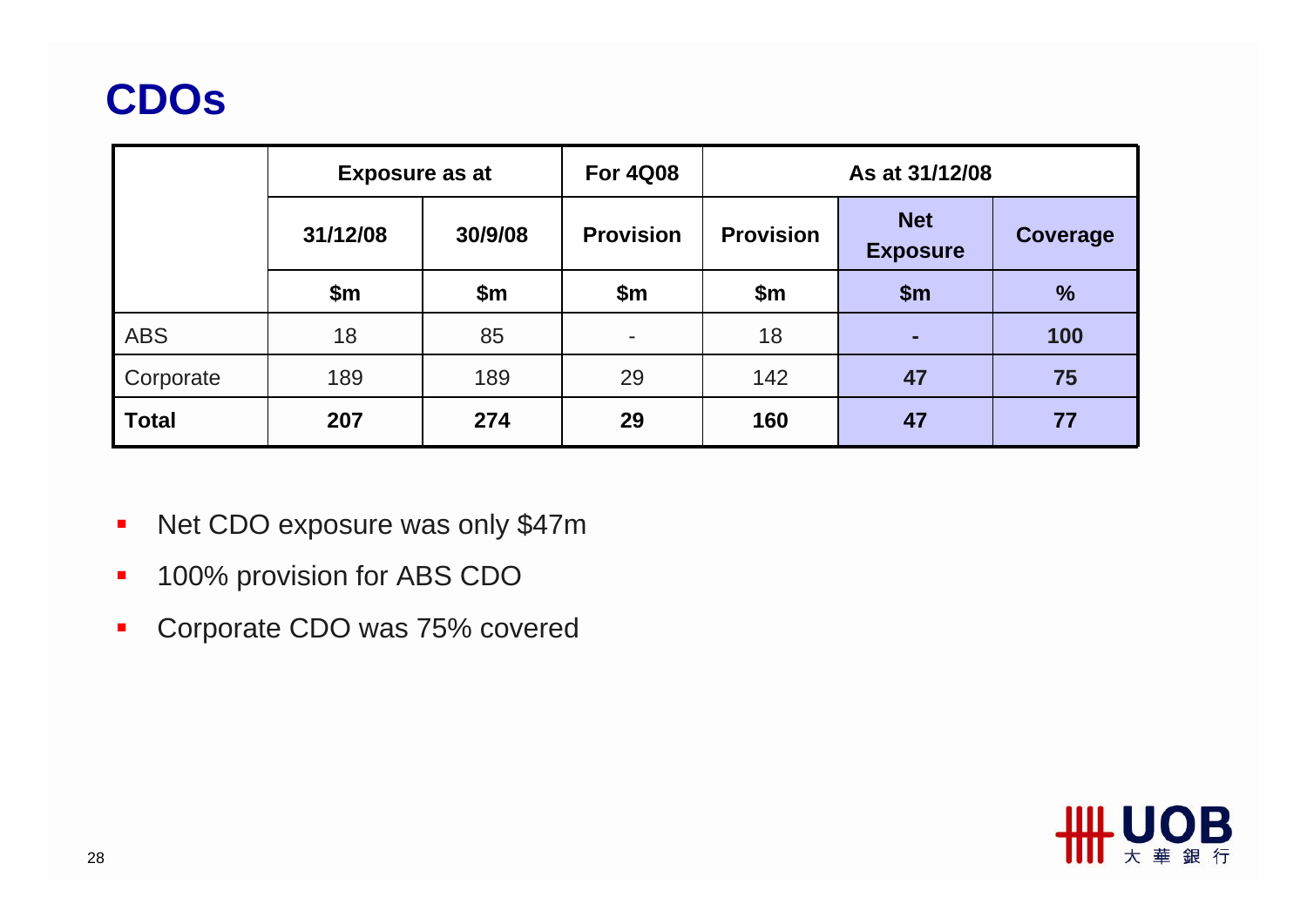# **Strong Capital Position**

**Capital Adequacy Ratios (CAR) \*** 



\* Computed based on Basel II framework in accordance with the revised MAS Notice 637 with effect from January 2008

^ Computed on the same basis as 2008 for comparison

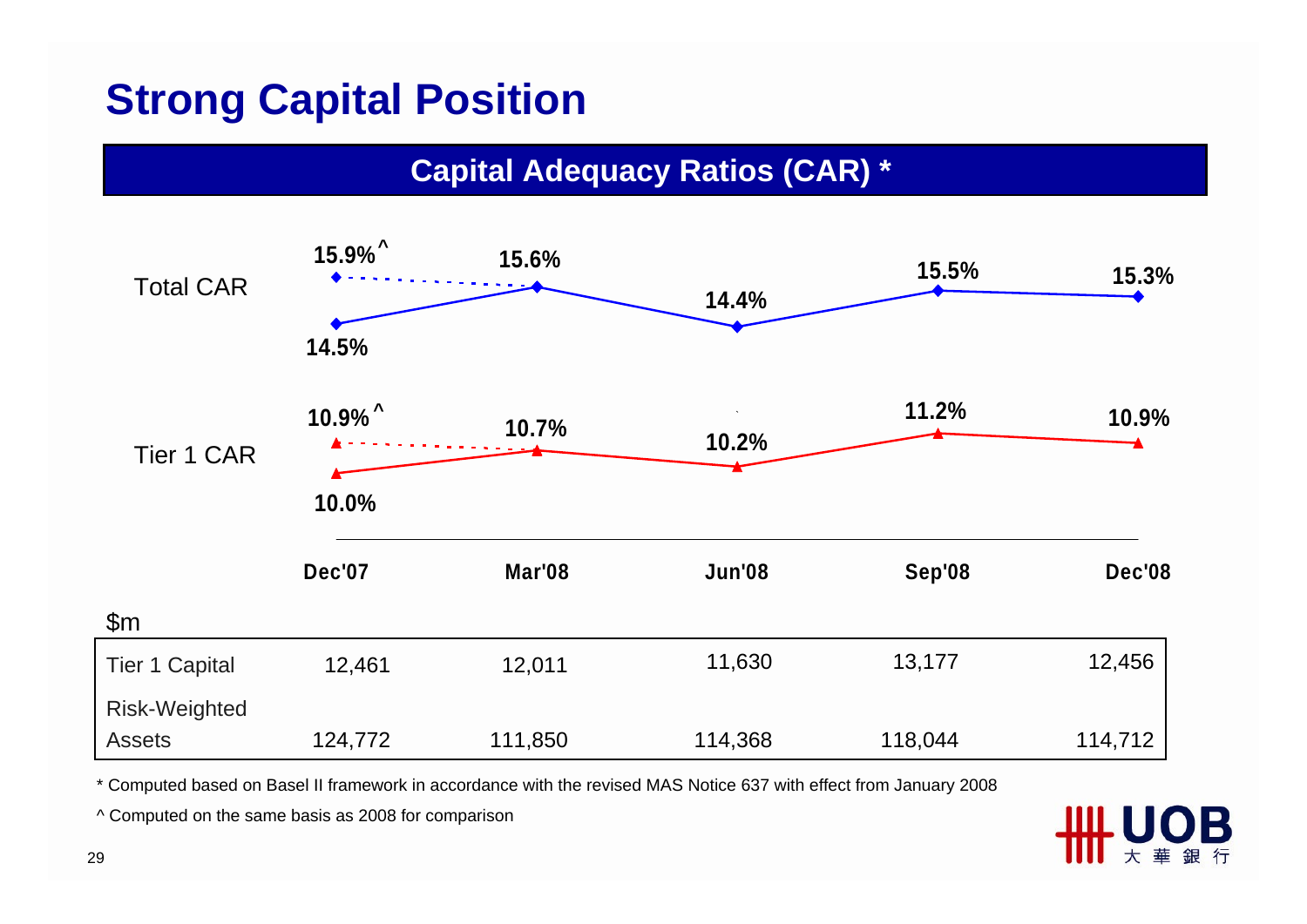### **Maintain High Net Dividend Rate**

**B** Special

| <b>Dividend in Specie</b>    |                 |                 |                 |                 |
|------------------------------|-----------------|-----------------|-----------------|-----------------|
| <b>Final</b>                 | <b>22.8 cts</b> | <b>24.2 cts</b> | <b>12.3 cts</b> |                 |
| <b>n</b> Interim             | <b>32.0 cts</b> | <b>41.0 cts</b> | <b>45.0 cts</b> | <b>40.0 cts</b> |
|                              | <b>16.0 cts</b> | <b>16.0 cts</b> | <b>16.4 cts</b> | <b>20.0 cts</b> |
|                              | 2005            | 2006            | 2007            | 2008            |
| <b>Special Dividend</b>      | $$351m$ *       | \$369m          | \$187m          |                 |
| <b>Cash Dividend</b>         | \$737m          | \$868m          | \$926m          | \$903m          |
| <b>Dividend Payout</b>       | \$1,088m        | \$1,237m        | \$1,113m        | \$903m          |
| <b>Dividend Payout Ratio</b> | 64%             | 48%             | 53%             | 47%             |

#UOB ||| 大華銀行

\* Dividend in specie of shares in United Overseas Land Limited.